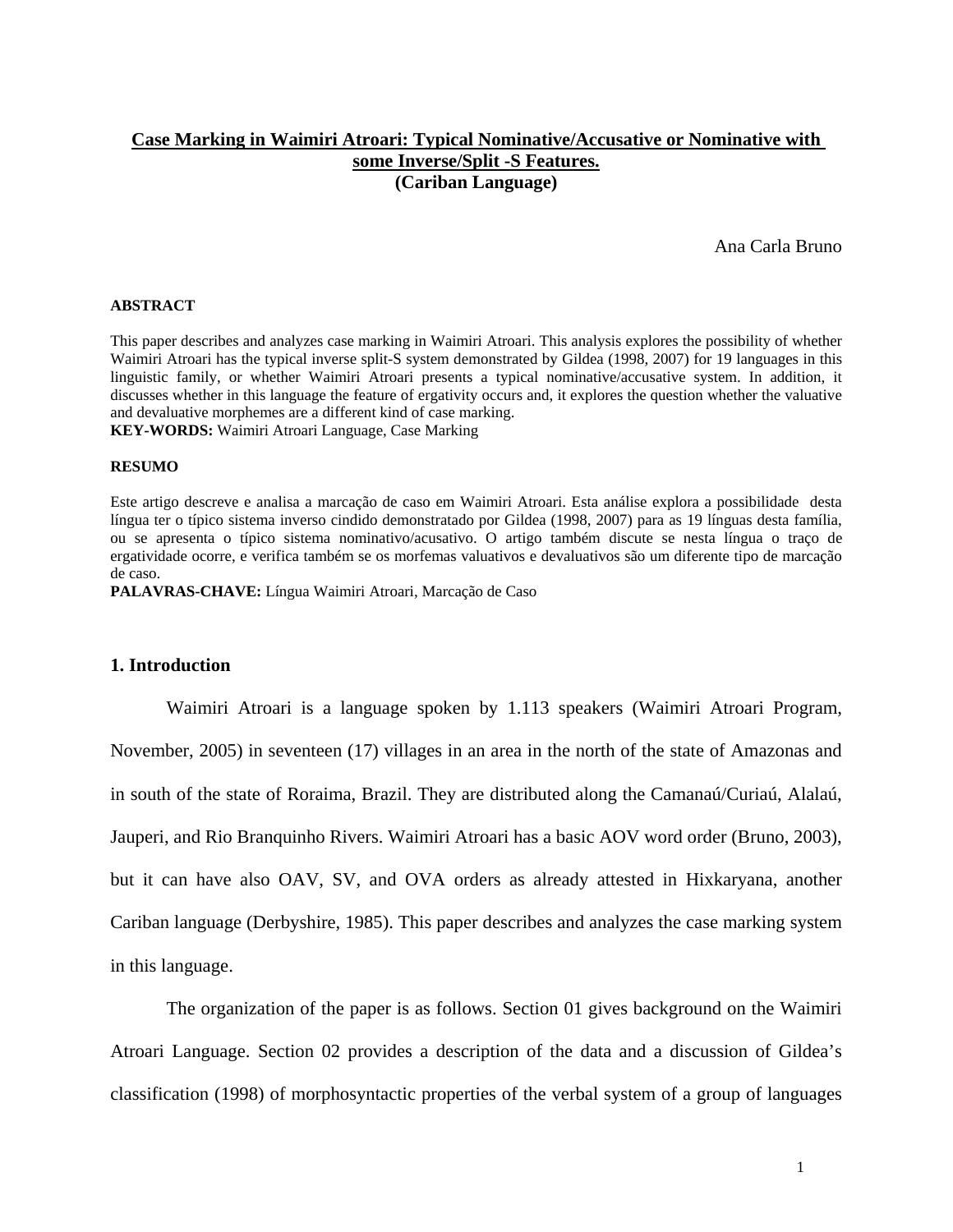in the Cariban family. In section 03, I provide some examples of the ditransitive construction. In section 04, I provide a discussion about the agentivity particle *ia* in order to verify if it can be utilized as an ergative feature. In section 05, I discuss the function of the valuative and devaluative morphemes. Finally, conclusions are developed in section 06.

## **2. Data Description**

Before describing the data, I should clarify that I am using Blake's definition of case (2000:12) in which case in its most central manifestation is a system of marking dependent nouns for the type of relationship that they bear to their head. However, case marking is not the only grammatical mechanism for marking head-modifier relations, since one important type of alternative is the principle of marking the head rather than any dependent. In the present analysis, this is the case of Waimiri Atroari. By this I mean that in this language the nouns do not take any affixes that can be identified as case marking (nominative/accusative or ergative/absolutive).

 The structure of the verb in Waimiri Atroari is basically prefix-stem-suffix. It can take a large set of different grammatical markers indicating person, tense aspect-mood, negation, and causativization, as well as a specific derivational suffix used to form nouns -*tp*.

| Case marking |        | <b>ROOT</b> | Verbalizer | Causative               |              |                 |               |
|--------------|--------|-------------|------------|-------------------------|--------------|-----------------|---------------|
|              |        |             |            | Nominalizer<br>Negation |              | <b>TAM</b>      |               |
|              | Clitic | Prefix      |            |                         | Imperative   | tense           | Interrogative |
|              |        |             |            |                         | Desiderative | aspect-         | clitic        |
|              |        |             |            |                         |              | mood            |               |
|              |        |             |            |                         |              | suffixes        |               |
|              |        |             |            |                         |              |                 |               |
| see          | $aa=$  |             | -ini-      |                         | $-pi$        | -pia            |               |
|              | 10     |             | see        |                         | $-CAU$       | <b>IMD.PAST</b> |               |
|              |        |             |            |                         |              |                 |               |
|              |        | h-          | -ini-      |                         | $-pi$        | -pia            |               |
|              |        | 1а          | see        |                         | $-CAUS$      | <b>IMD.PAST</b> |               |
|              |        |             | -ini-      |                         |              |                 | $=$ e'        |
|              |        | $m-$        |            |                         |              | -pi             |               |
|              |        | $2\text{A}$ | see        |                         |              | <b>IMD.PAST</b> | <b>INT</b>    |

Table 1 - Structure of Waimiri Atroari Verbs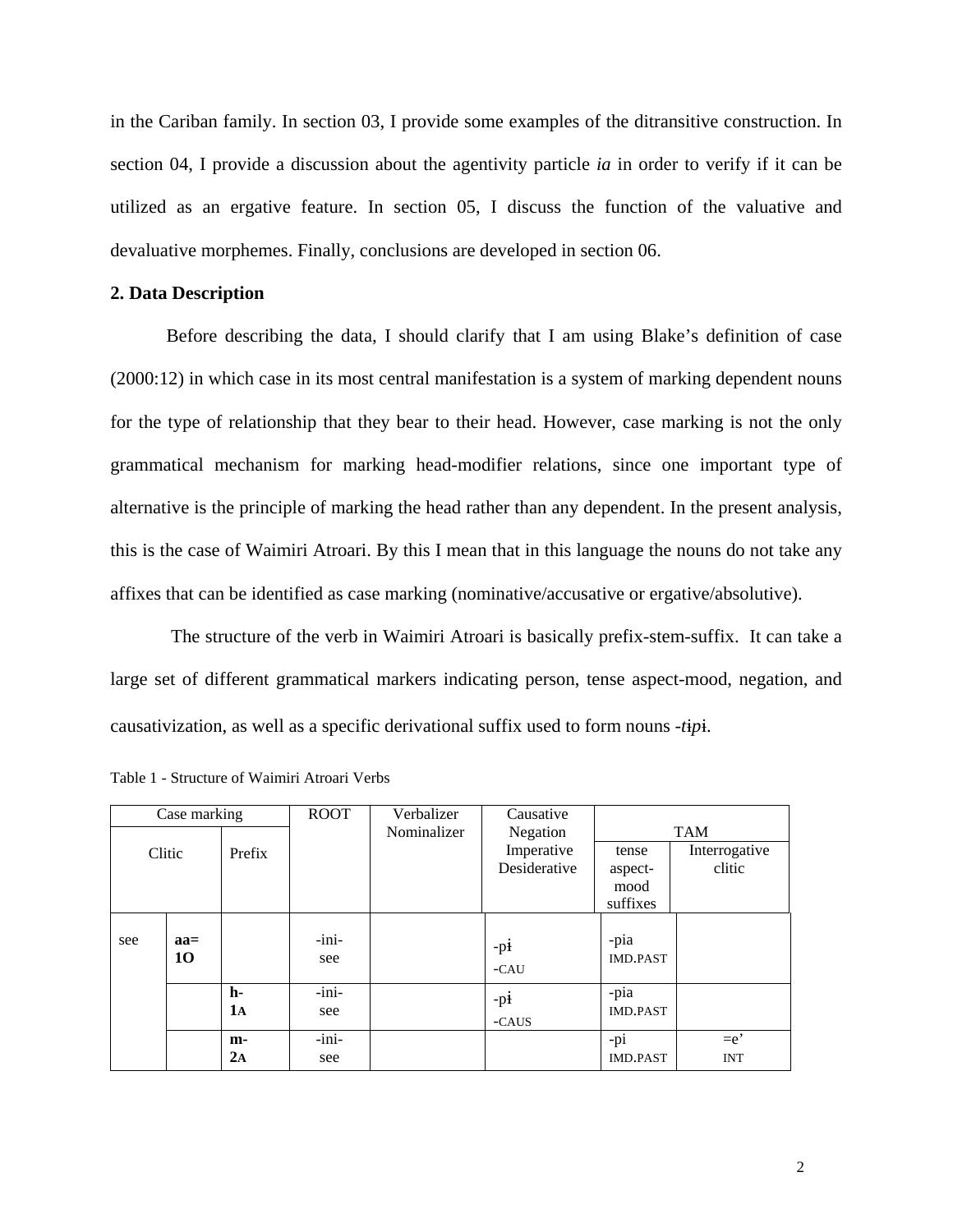| vomit | $aa =$<br>10 |           | -wen-<br>vomit | -ta<br><b>VERBL</b> | -pł<br>CAUS | $-pia$<br><b>IMD.PAST</b> |  |
|-------|--------------|-----------|----------------|---------------------|-------------|---------------------------|--|
|       |              | hu-<br>1A | -wen-<br>vomit | -ta<br><b>VERBL</b> | -pł<br>CAUS | -pia<br><b>IMD.PAST</b>   |  |

I also provide both a table with the affixes (personal clitics and prefixes) that mark person in Waimiri Atroari (table 02) and the free pronouns (table 03), as well as further show them in context.

**Intransitive Subjects Transitive Subjects Objects Possessive**   $1<sup>st</sup>$  sing w-/wi-/wu-  $\vert$  w-/wi-/wu-, h-/hi-/hu- aa= aa=  $2<sup>nd</sup> singpl m-mi-mu-$  m-/mi-/mu- a=, k-, ki-, ku- a=  $3^{\text{rd}} \text{sing/pl } n\text{-/ni-/nu-}$   $n\text{-/ni-/nu-}, \emptyset$   $\emptyset$   $Kii = / ti =$ (reflexive)  $1+2$ (incl) h-/hi-/hu-  $|h$ -/hi-/hu- k-/ki- k-/ki- k-/ki-1+3(excl) n-/ni-/nu-<br> $n-1$  n-/ni-/nu-,  $\emptyset$  a<sup>2</sup> = a<sup>2</sup> = a<sup>2</sup> = a<sup>2</sup> = a<sup>2</sup> = a<sup>2</sup> = a<sup>2</sup> = a<sup>2</sup> = a<sup>2</sup> = a<sup>2</sup> = a<sup>2</sup> = a<sup>2</sup> = a<sup>2</sup> = a<sup>2</sup> = a<sup>2</sup> = a<sup>2</sup> = a<sup>2</sup> = a<sup>2</sup> = a<sup>2</sup> = a<sup>2</sup> = a<sup>2</sup> = a<sup>2</sup> = a<sup>2</sup> = a<sup>2</sup> = a<sup>2</sup> = a

Table 02: Verbal Prefixes (Person Marking)

In the table 02 above, I make the distinction between clitics and affixes because the clitics seem to function as arguments while the prefixes do not (See verbal paradigms below). In addition, as we can see in the table 02, the prefixes that mark subjects are very similar to each other, only the set of the first person singular transitive has some prefixes that the first intransitive does not have. In this sense, it is possible to claim that in relation with the prefixes there is not that we can identify as ergativity mark. The prefixes that mark objects are different from the set for intransitive subjects, but very similar to the possessive prefixes. Moreover, according to Gildea (1998), the prefix n- is only found on the Set I (nominative) system.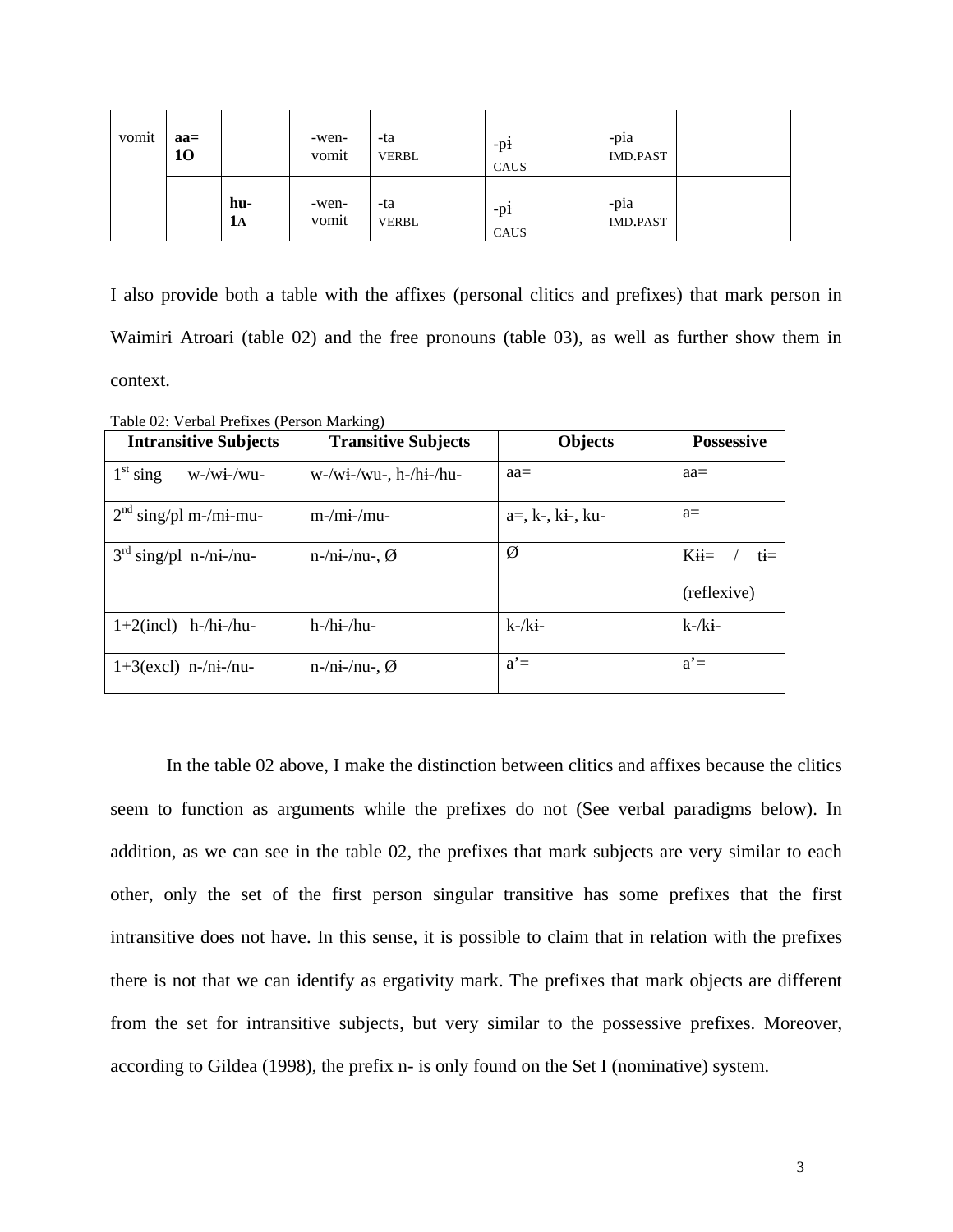In relation to the free pronouns (see table 03 below), observe that the free independent pronouns *aa* '1 pro' and *a'a* '1+3 pro' are identical to the person prefixes for possessed nominals. The 1+3 possessive mark loses the vowel after the glottal.

Table 03: Free Pronouns in Waimiri Atroari (Bruno, 2003)

| $1st$ singular         | awi, kara~kra, aa               |
|------------------------|---------------------------------|
| $2nd$ singular/plural  | amiri, ami                      |
| $3rd$ singular/plural  | ka, iri, mikiki, mikika'a, bibi |
| $1+2$ plural inclusive | kiki                            |
| $1+3$ plural exclusive | a'a                             |

Both A and O marking prefixes occur on Waimiri Atroari transitive verbs, (see table 2, above). Their distribution is conditioned by a person hierarchy that ranks non-third persons (first person '1', second person '2', and first person dual'  $1+2$ ') as higher than third persons (speaker/hearer>non-speaker/hearer). Basically, whenever a participant (either A or O) is nonthird person, it is marked on the verb with the corresponding A or O prefix. If both participants are third persons, it is possible to get an n- prefix or a zero marker (see discussion below). The higher person in the hierarchy will be marked overtly in the verb  $(1, 2, 1+2, 1+3>3)$ .

- When first person, second person, and first person plural inclusive act on the third person, the subject prefixes will be chosen, agreeing with the first or second person.
- 1A3O Aa ram ka **h**-ini-pia. 1PRO 2PART 3PRO **1A**-see-IMD.PAST 'I saw him.'
- 2A3O Amira ram ka **m**-ini-pia. 2PRO 2PART 3PRO **2A**-see-IMD.PAST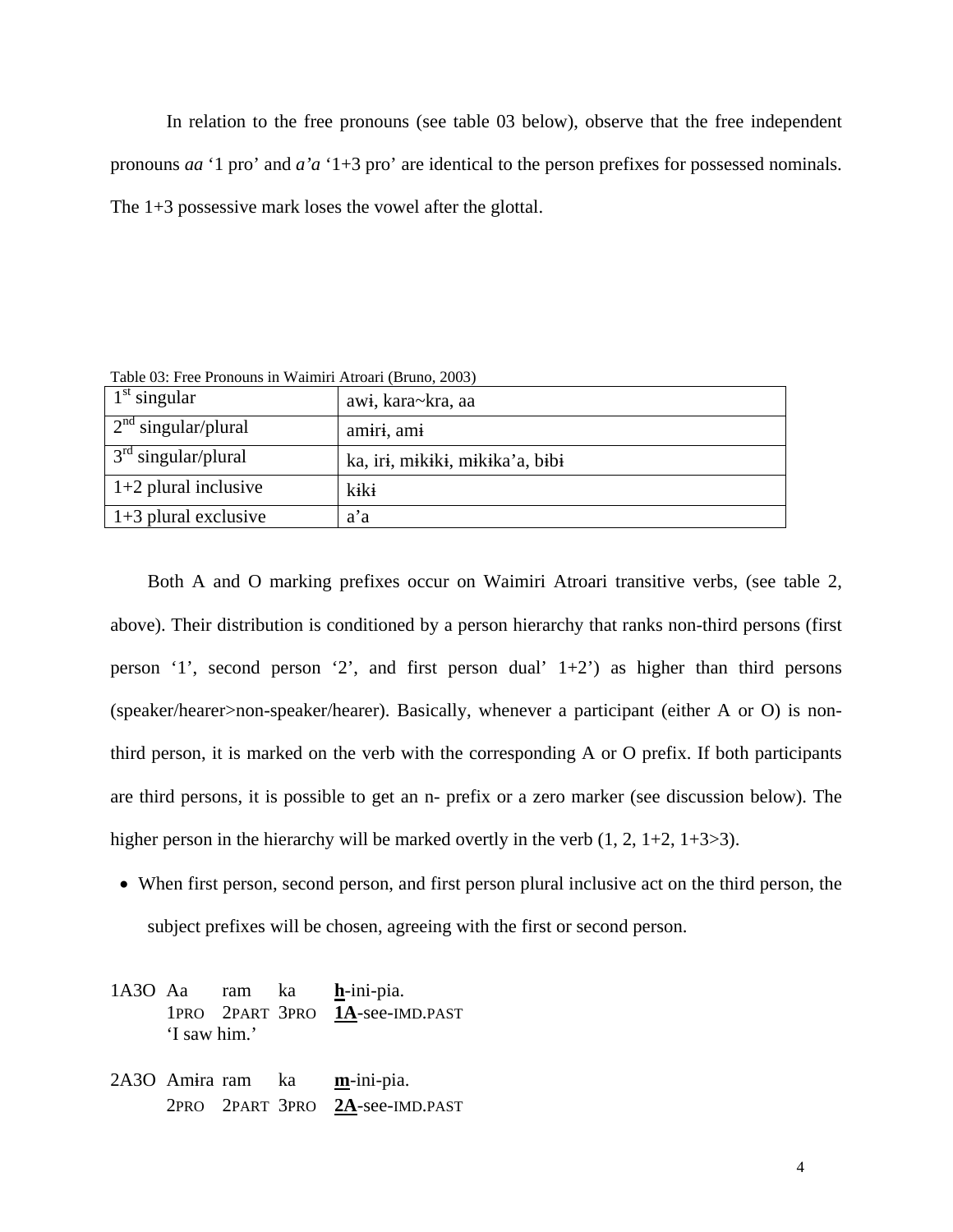'You saw him'

- 2A3O Amra ram aa-papa ia tmere wo **m**-ini-pa. 2PRO 2PART 1POS-father AGT.PART jaguar kill **2A**-see-REM.PAST "You saw my father kill the jaguar.'
- However, when third person acts on first and second person, the object prefixes will still agree with the first and second person.
- 3A1O Ka ram **aa**-ini-pia. 3PRO 2PART **1O**-see-IMD.PAST 'He saw me'
- 3A2O Ka ram **a**-ini-pia. 3PRO 2PART **2O**-see-IMD.PAST 'He saw you.'

 According to Gildea (1998), the Cariban family presents seven different independent clause verbal systems, including Set I (inverse/split –S), Full Set II (ergative), Partial Set II (ergative), Progressive (nominative), De-ergative (nominative), t-V-ce (ergative), and t-V-ce-mi (nominative). He states that "the seven systems are identified by means of six distinct, but interrelated, morphosyntactic properties: forms and patterns of verbal personal prefixes and suffixes, verbal tense-aspect-modality (TAM) suffixes, nominal case-marking patterns, word order restrictions, existence and agreement patterns of auxiliaries, and forms and morphological placement of the collective number markers" (1998:15). Gildea claims that the nominative languages have retained the original system and that ergativity is an innovation, resulting from the reanalysis of old nominalizations as main verbs.

 Using Gildea's classification, Waimiri Atroari is classified in the 'Set I System (inverse/split-s)'. According to him this set shares some characteristics, such as personal prefix set and the collective number suffixes; word order is generally nominative, in that the OV unit is clear; there are no auxiliaries and A and O nominals are not case-marked. Gildea (1998:59) states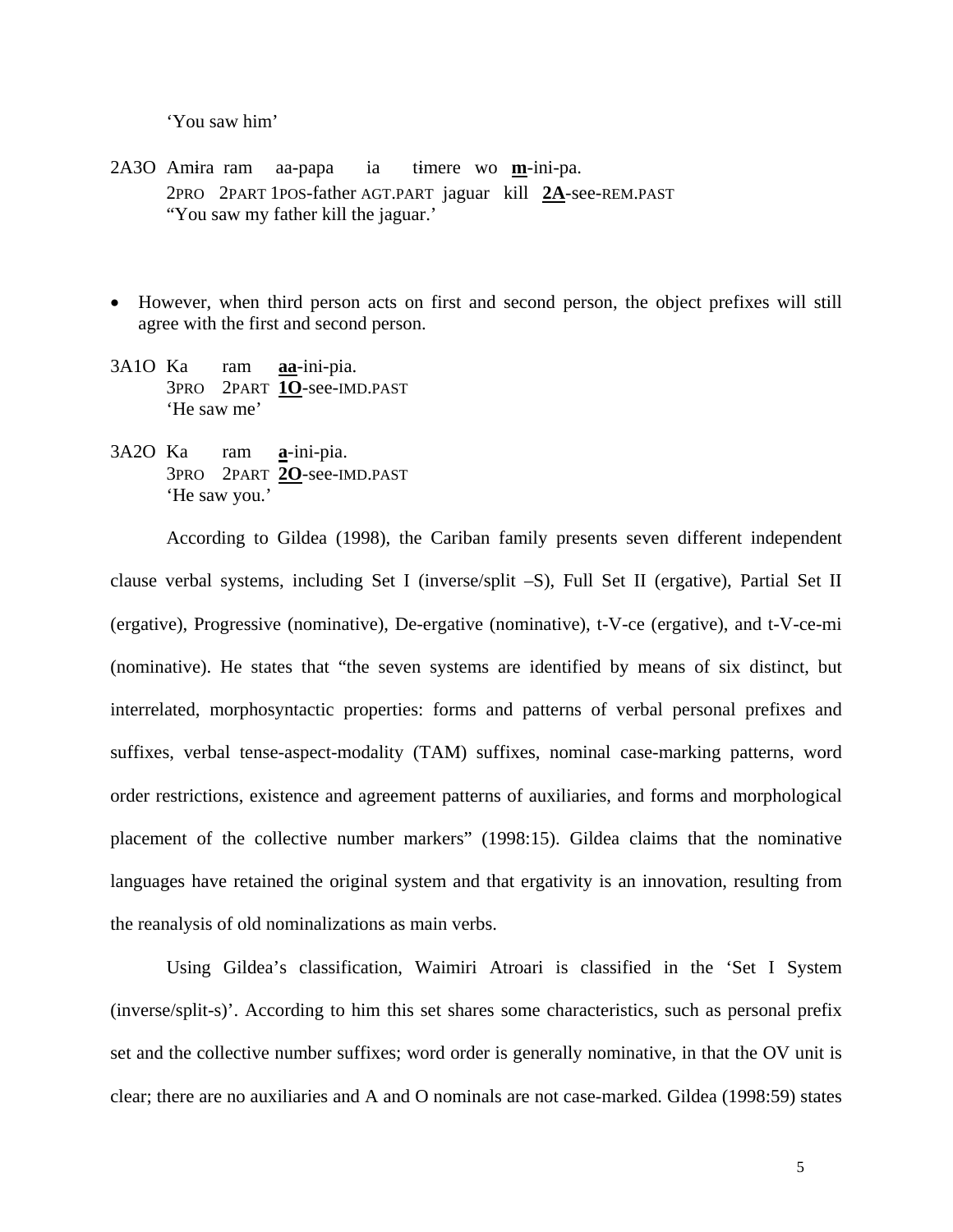that in all Set I systems for which we have evidence, the A may occur either preceding or following the OV unit. As with Carib of Surinam (Hoff 1978), in Waimiri Atroari (Bruno 2001, 2003) that more neutral order (in terms of both frequency and markedness) is preverbal: AOV. In this language, a VP can be constituted of a verb alone (1) or a verb preceded by a NP (2). The VP can move to before the subject NP through topicalization and cannot have its components separated, except in the OSV context when the object moves alone to a topic position (4). In Waimiri Atroari there is a second position particle,<sup>1</sup> ram, which can be used as a criterion to test the constituency of a given phrase. The particle *ram* can never intervene between two elements of the same phrase (2b). Furthermore, since *ram* is a second position particle, it can be useful in determining which elements in a given sentence were moved, such as in example (2a) below.

(1) ka-ky!

 $\overline{a}$ 

<sup>&</sup>lt;sup>1</sup> According to the syntactic framework I am adopting here, based on Halpern & Zwicky (1996), the first element is the first immediate constituent of the clause, such as a complement or argument of the verb, an adverbial modifier, or other clausal constituent.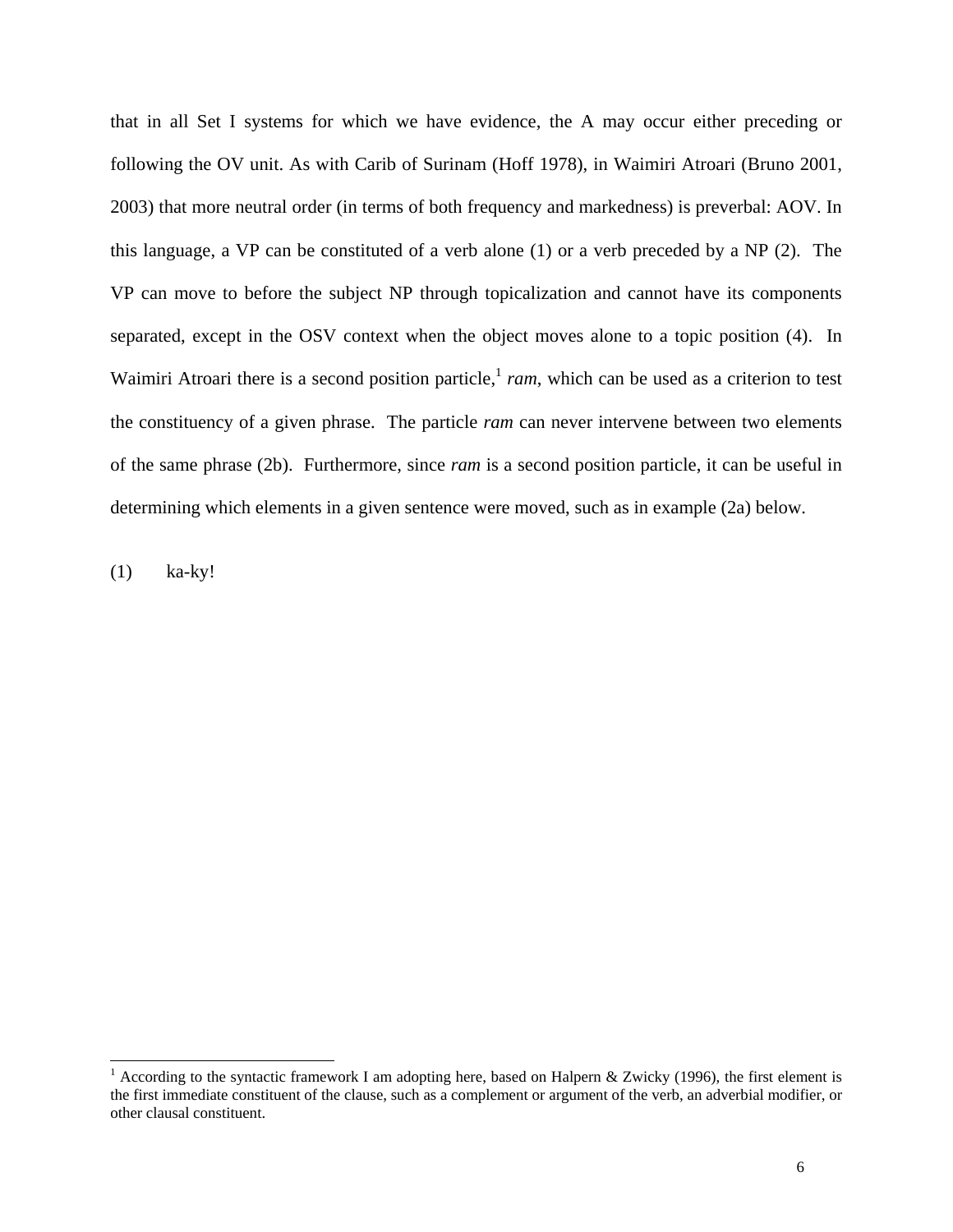speak-IMPER 'Speak!'

- (2) a. *tahkome i-in-pia ram Irikwa*  elders REL-eat-IMD.PAST 2PART Irikwa 'Irikwa (a mythological entity) ate the elders.'
	- b.\*[*tahkome ram i-in-pia] Irikwa.*  elders 2PART REL-eat-IMD.PAST Irikwa "Irikwa (a mythological entity) ate the elders."

\* In Waimiri this sentence is not possible

- (3) *bahinja maia knk-E*  children knife break-T/ASP 'The children break the knife.'
- (4) *woky i-ek kra h-ee-ia*  banana REL-juice 1PRO 1A-drink-T/ASP 'I drink the banana juice.'

Gildea (1998:59) explains that personal prefixes in the Set I system identify the subject of an intransitive verb (S) and both the subject (A) and object (O) of a transitive verb. In addition, this set has the inverse prefixes (all those in which 3A acts on SAP-Speech act participants '1',  $(2)$ , and  $(1+2)$  O) that are identical to the subset of the intransitive subject prefixes that he calls So; the direct prefixes (those in which SAP acts on 3O) are most similar to the Sa subset of the intransitive prefixes. In the typology of inverse (Klaiman, 1992), there are four different types of agent-patient (person) pairings observed in transitive clauses: (a) Direct – It describes the situation in which an Speech Act Participant (SAP) acts on third person objects (3O); (b) Inverse – It describes a third person agent (3A) acting on SAP O; (c) Local – When it describes SAP A acting on another SAP O; and finally (d) non local – When 3A acting on 3). According to Gildea (1998:58), in the Cariban languages, direct and local paring share two important proprieties: (1) lack of clear configurational word order and obligatory person-marking prefix. Inverse pairing in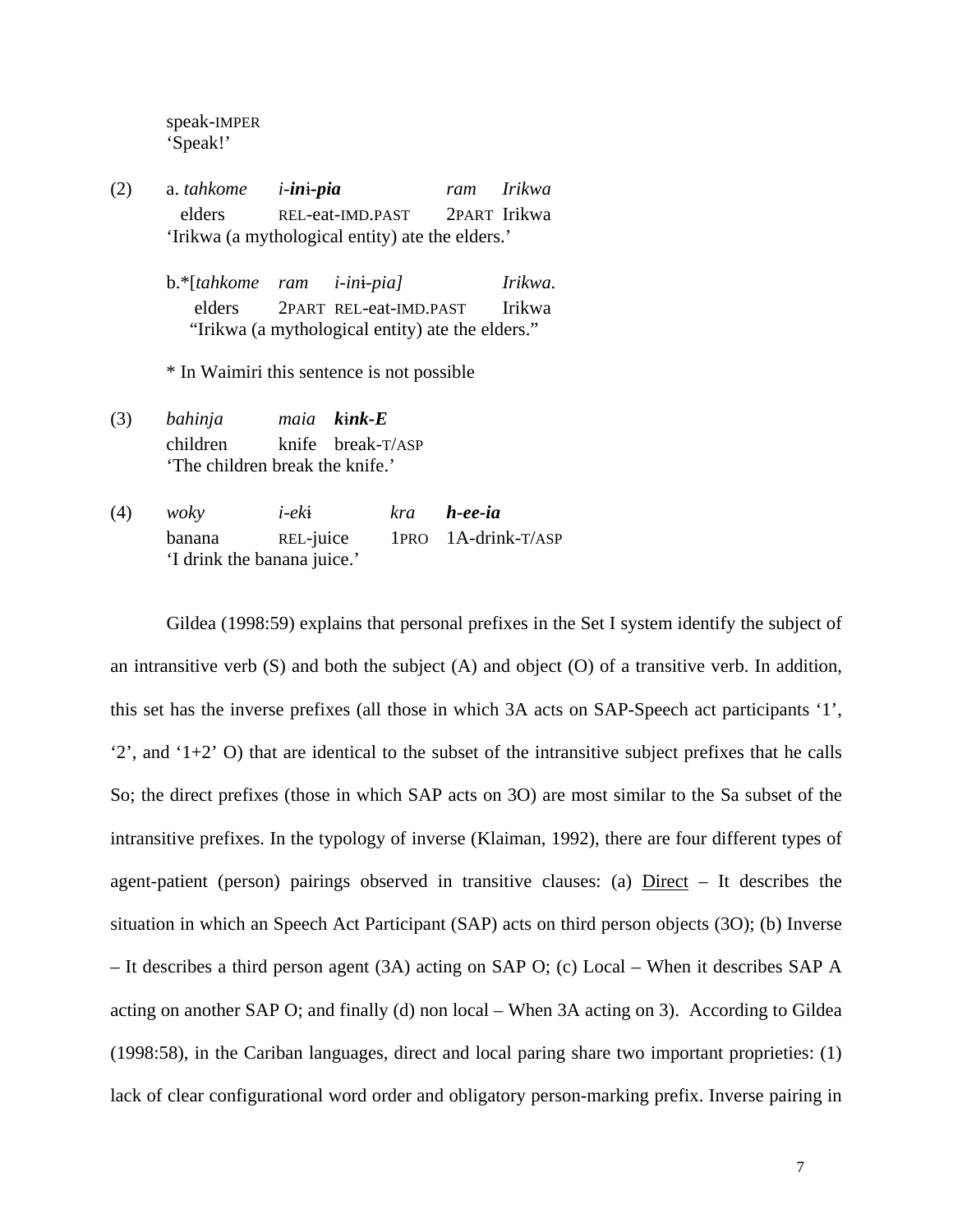most modern languages pattern with the direct and local, although in some languages some of the inverse prefixes are actually pronominal clitics like the 3A3O.

(5) Waimiri Atroari direct prefixes

A O V a. Aa ram woki hi-pi-pia kanuwa ta 1PRO 2PART banana 1A-find-imd.past canoe LOC "I found banana in the canoe" A O V b. Aa ram ka hu-mi-tah-pi-pia 1PRO 2PART 3PRO 1A-bleed-VERBL-CAUS-IMD.PAST "I made him to bleed" A V O c. Awi hi-kink-E tiruwa araki 1PRO 1A-break-T/ASP pottery now "I break the pottery now." (6) Waimiri Atroari local prefixes A O V a. Amira kara ki-kitah-pi-pia 2PRO 1PRO 1A-shout-CAUS-IMD.PAST "You made me shout." A V O b. Awi hi-kirki-piani amiri 1PRO 1A-burn-REC.PAST 2PRO "I burned you."  $A$  V  $A$   $0-V$ c. Aa ram ki-potx-ia d. amira aa-kikaka-ki 1PRO 2PRO 1/2-beat-T/ASP 2PRO 1O-scratch-T/ASP "I beat you." "You scratched me." A O V e. amira kra ki-ma-pi-pia sina kaka 2PRO 1PRO 1/2-jump-CAUS-IMD.PAST water LOC "You made me jump in the river."

A O-V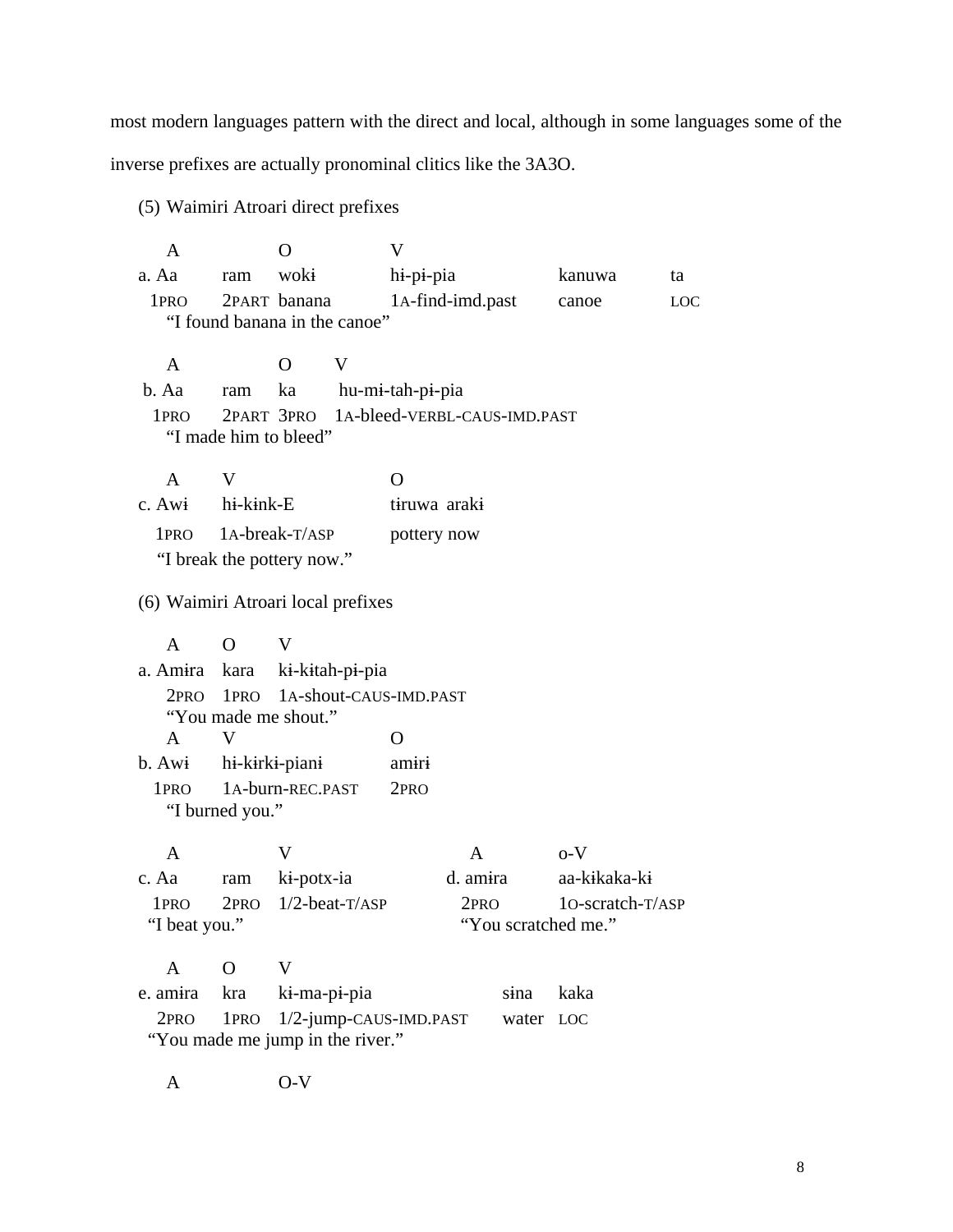f. amra aa-k-in-pia 2PRO 1O-1/2-see-IMD.PAST "You saw me."

(7) Waimiri Atroari 3A3O prefix

A V O a. Renato n-emenikin-pa xiba kanuwa ta Renato 3A30-forget-REM.PAST fish canoe LOC "Renato forgot the fish in the canoe." A O V  $b.$  Ka ram ka  $\emptyset$ -wen-tah-pi-pia 3PRO 2PART 3PRO throw up-VERBL-CAUS-IMD.PAST "He made him throw up." A o-V c. Iri n-ee-ia 3PRO 3A3O-drink-T/ASP "S/he drinks."

For some 3A3O pairings, Gildea (1998) shows a prefix i- that I called 'Relational Prefix'. He says that when the 3A3O clitic does not occur because of the presence of a preverbal O, a

noun referring prefix y- remaining on the verb. (See discussion in section 2.1.1 below)

(8) Waimiri Atroari inverse prefix

A o-V a. Ka ram a'-wupotx-ia 3PRO 2PART 1+3O-beat-T/ASP "He beat us." b. Iri ka amiri a-kirki-piani 3PRO EVID 2PRO 2O-burn-T/ASP "They burned you."

Finally, the table 04 illustrates the hierarchy mentioned above and further demonstrates how the case is marked in Waimiri Atroari. It has been observed that some languages mark the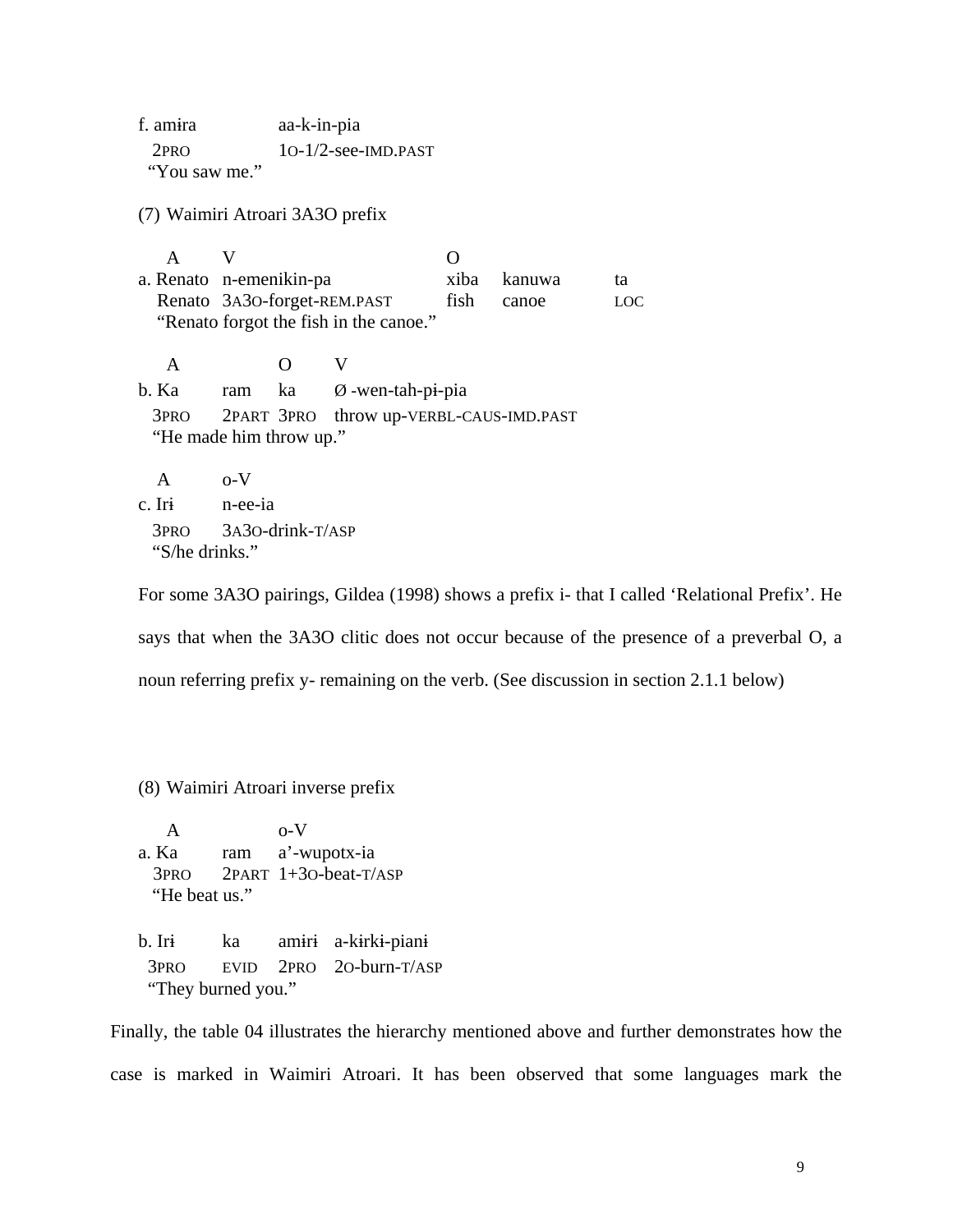grammatical relation of subject on the verb, but can mark object as well. This happens in Waimiri

Atroari when objects are first and second person.

| Aa ram ka <b>h</b> -ini-pia.<br>1PRO 2PART 3PRO 1A-see-IMD.PAST<br>'I saw him.'                                                                          |
|----------------------------------------------------------------------------------------------------------------------------------------------------------|
| Amira ram ka m-ini-pia.<br>2PART 3PRO 2A-see-IMD.PAST<br>2 <sub>PRO</sub><br>'You saw him.'                                                              |
| Mikika ram ka Ø-ini-pia.<br>3PRO 2PART 3PRO Ø-see-IMD.PAST<br>'She/he saw him/her'.                                                                      |
| Kika<br>ram ka h-ini-pia.<br>1+2PRO 2PART 3PRO 1+2A-see-IMD.PAST<br>'We saw him.'                                                                        |
| Ka ram <b>aa</b> =ini-pia.<br>3PRO 2PART 1O-see-IMD.PAST<br>'She/he saw me.'                                                                             |
| Ka ram <b>a</b> =ini-pia.<br>3PRO 2PART 2O-see-IMD. PAST<br>'She/he saw you.'                                                                            |
| Ka ram <b>a'</b> =ini-pia.<br>3PRO 2PART 1+3O-see-IMD.PAST<br>'She/he saw us.'                                                                           |
| Iri<br>$k$ -ini-pe-si na.<br>3PRO 1+2O-see-?-DESID COP<br>'She/he wants to see us.'                                                                      |
| Aa ram k-ini-pia.<br>1PRO 2PART 2O-see-IMD.PAST<br>'I saw you'                                                                                           |
| Amira ram <b>aa=i</b> ni-pia<br>2PART 1O-see-IMD. PAST<br>2pro<br><sub>or</sub><br>Amira <b>aa</b> =k-ini-pia<br>2PRO 1O-2-see-IMD.PAST<br>'You saw me.' |
|                                                                                                                                                          |

Table 04 Verb See '-ini-'

\*Note: Whenever, the interrogative symbol appears this mean that I do not know the meaning.

 Moreover, we can observe that the full pronouns of first, second, plural inclusive and exclusive do not occur when they behave as object. Preferentially, the free speaker/hearer pronouns are subjects only. This demonstrates that the first person plural inclusive and exclusive are also above the third person in the hierarchy.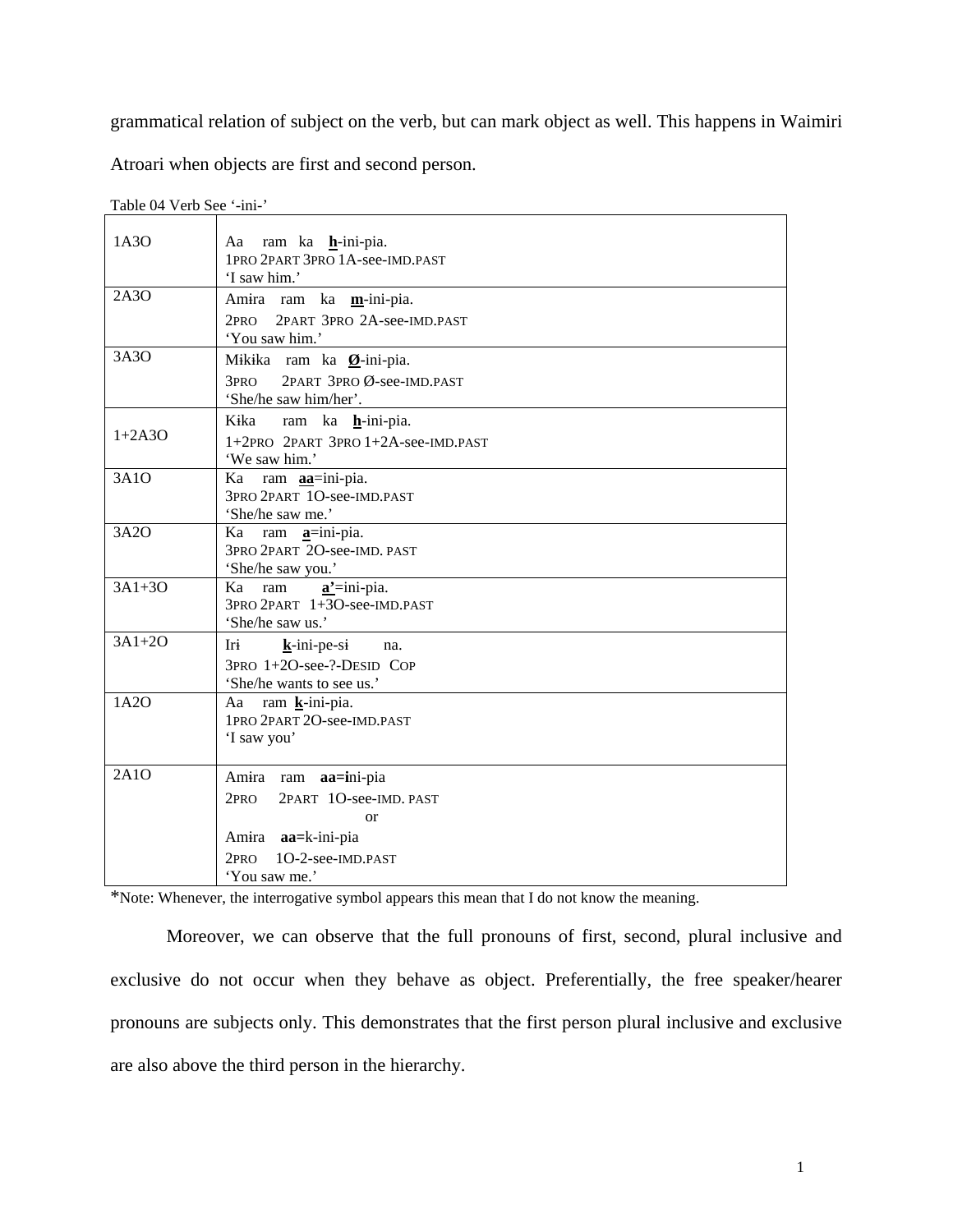## **2.1.1 Relational Prefix**

 Relational prefix marks contiguity with a preceding possessor and a direct object (nominal argument). Meira et al (2007:19) states that i- relational prefix occurred on vowel initial nouns, postpositions, and verbs preceded by free NPP possessor/objects. (See Waimiri Atroari example below).

(9) sina i-apo'o tiiiri i-ihia i-erekiti-pa xiriminja water REL-inside Tiiri REL-hair REL-cut-REM Xiriminja 'Inside the river, Xiriminja cut Tyiyry's hair.'

In Waimiri Atroari, a number of vowel-initial noun and verb stems take a 'linking prefix' i*-* when immediately preceded by their determiners (that is, the possessor, with nouns, and the object, with transitive verbs). Besides its occurrence with transitive verb stems, such as *akna* 'to sweep' (10), this prefix occurs generally with obligatorily possessed nouns (body-part and kinship terms, etc.), such as *eba* 'eye' (11):

- (10) *bahia n-itxi-pia md i-akna-se*  child 3-go-IM house REL-sweep-in.order.to 'The child went to sweep the house.'
- (11) a. *Ewepe i-eba* b. *a=i-eba*  Ewepe REL-eye 2=REL-eye 'Ewepe's eye' 'your eye'

On the other hand, consonant-initial stems, such as *pana* 'ear' and *xiki* 'to cut' (12), do

not present any linking prefix under these circumstances:

(12) *Knetxiri ram Irie pana xik-pia maia ke*  Knetxiri 2PART Irie ear cut-IMD.PAST knife INSTR 'Kinetxiri cut Irie's ear with a knife.'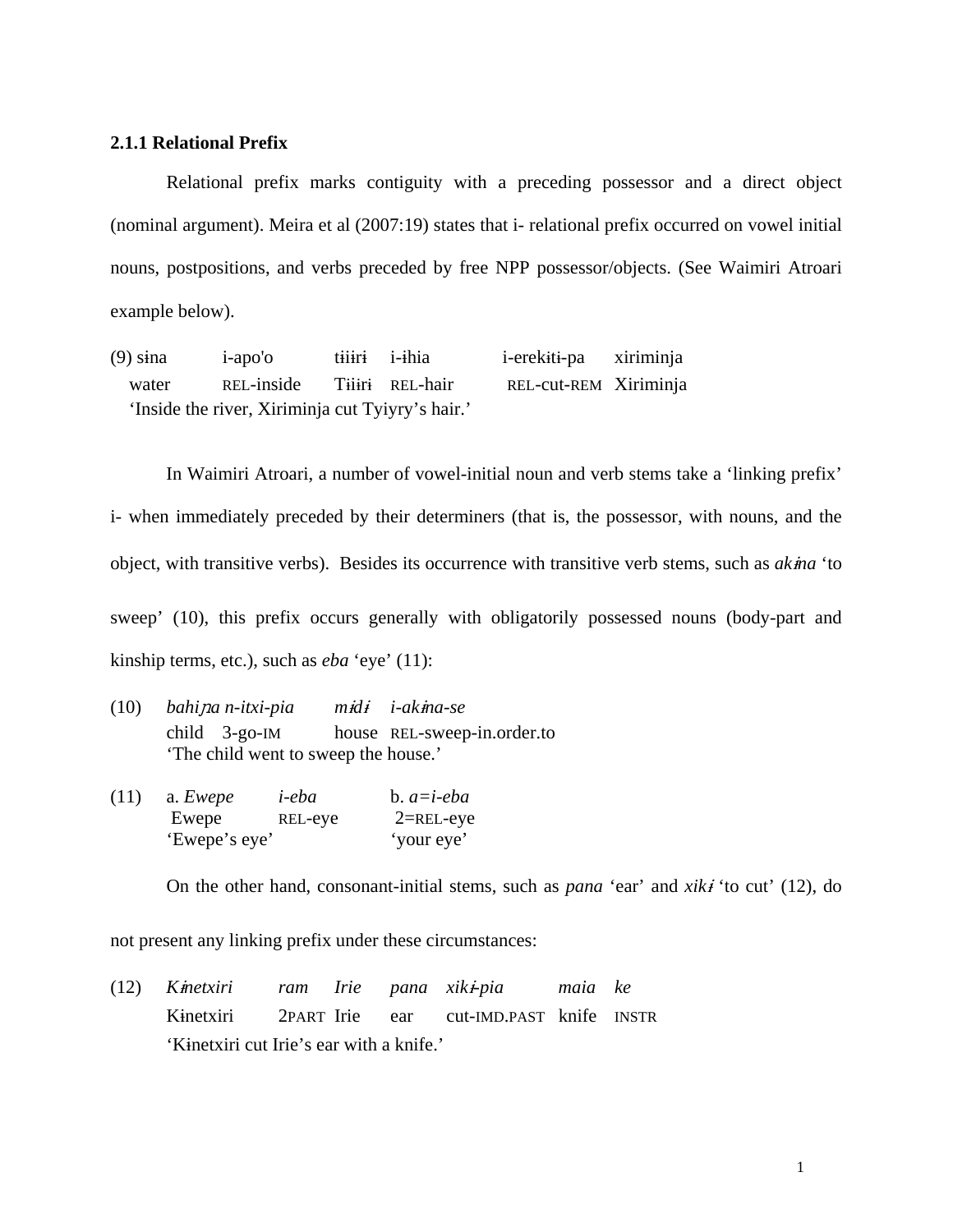Relational prefixes are very common in languages of the Tupí and Macro-Jê stocks, a fact that has been pointed out as evidence for the genetic relationship between Carib and those two language groupings (Rodrigues 1994)

Besides providing further evidence for the existence of relational prefixes in the Carib family, the consequences of such analysis puzzling the question of how to distinguish pronominal prefixes from clitics in Waimiri Atrori. The hypothesis to be investigated in t is that both noun and verb stems in Waimiri Atroari present only one slot for prefixation. This slot can be occupied either by a personal prefix or by the relational prefix i*-*. Since personal prefixes and the relational prefix cannot co-occur, the presence or absence of a relational prefix would provide a straightforward criterion to determine whether a given pronominal morpheme preceding a noun or a verb stem is a prefix or a clitic. This distinction would explain the differences in morphological behavior between the 1<sup>st</sup> person plural inclusive morpheme  $k(i)$ - (13a, 14a) and the

 $3<sup>rd</sup>$  person morpheme  $k\ddot{H} = (13b, 14b)$ , for example.

| (13) | a. | k-eba              | b. | $kH = i$ -eba  |
|------|----|--------------------|----|----------------|
|      |    | $1+2$ -eye         |    | $3 =$ REL-eye  |
|      |    | 'our eyes'         |    | 'his/her eyes' |
| (14) | a. | $k$ <i>i</i> -pana | b. | kii-pana       |
|      |    | $1+2$ -ear         |    | $3 = ear$      |
|      |    | 'our ears'         |    | 'his/her ear'  |

 This analysis is also strongly corroborated by syntactic evidence. Apparently, only the elements here analyzed as clitics seem to have argumental status when attached to a verb, while 'true' prefixes seem to be mere agreement markers.

# **2.1.2 Inverse/Split -S Features**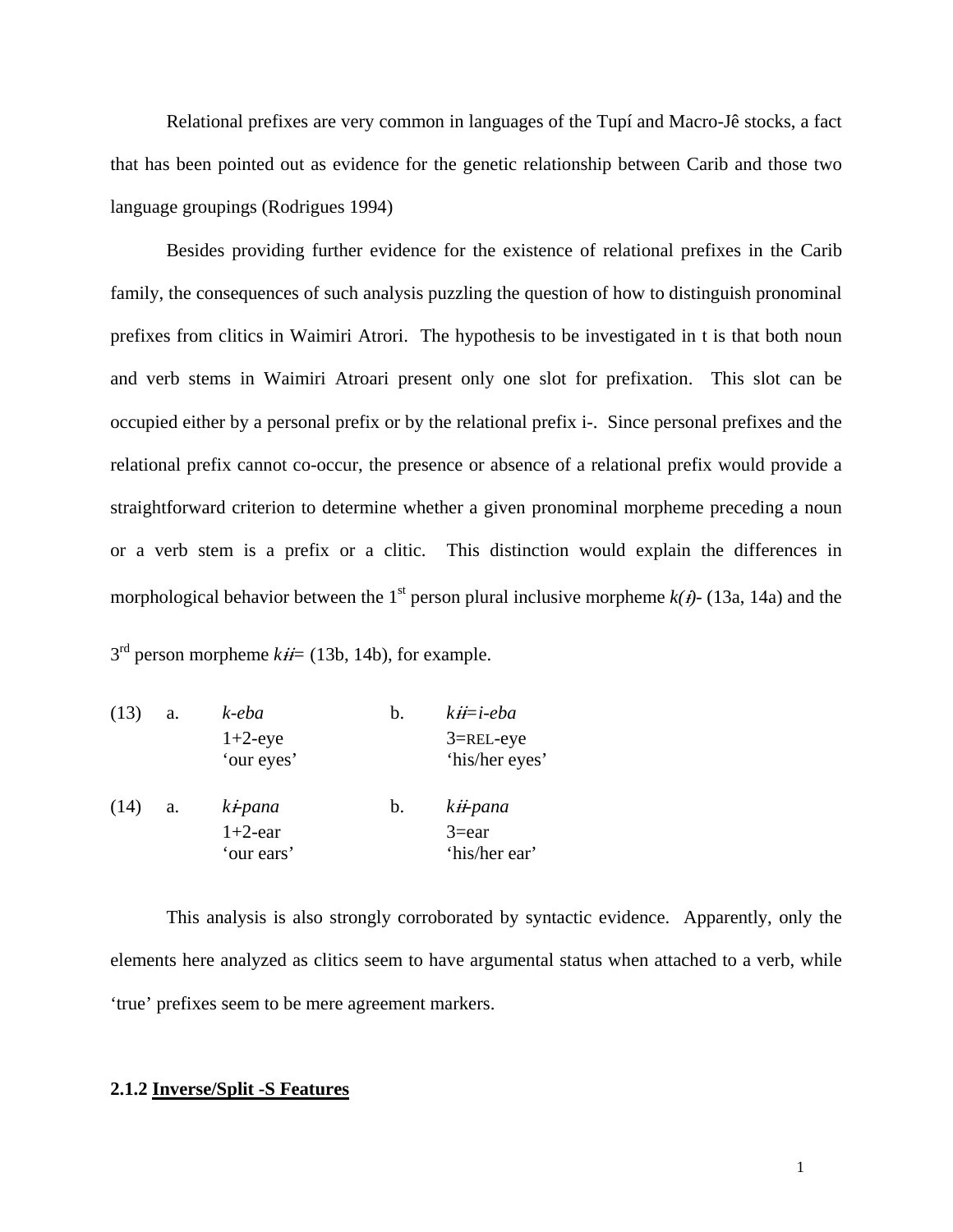Van Valin 1990, using the Role and Reference Grammar (RRG) framework, proposed a semantic analysis for the intransitive verb classes of Italian and Georgian, according to which 'activity' intransitive verbs belong to Sa category while 'non-activity' ones are in the So category. Meira (2000) explains that in the languages that have the Set I verbal system, intransitive verbs can often be divided prefixes in two subgroups: those that take prefixes similar to the transitive A oriented prefix (Sa) and those that take prefixes identical to the transitive O oriented prefix (So) .

 The distinction between verbs denoting activities versus those denoting non-activities does not seem to work for Waimiri Atroari. Many of the examples in the paradigms below take the same prefixes regardless of their semantics. On the other hand, according to Dixon (1979:83), there are languages with split S-marking in which the two intransitive subclasses do not have a clear semantic basis, such as Mandan and Guarani. This could also be the case in Waimiri Atroari. In this language, Tense-Aspect devices do not seem to influence the inverse system in the examples below, as well.

 Gildea (2007:34), says that a number of description from the Cariban family have assumed a semantic basis to the two categories, generally in term of agentivity. However, Meira (2000) argues that the majority of the Sa pattern in every modern Cariban languages is derived from a transitive (reflexive/reciprocal/middle) verb and a detransitivizer prefix.

| <b>Activities - Sa</b>           | <b>Non-activitities - So</b>            |  |  |
|----------------------------------|-----------------------------------------|--|--|
| Go $-i$ -                        | Bleed <sup>2</sup> '-min-ta'            |  |  |
| $w-i-sa$ 'I go'                  | wu-min-ta-pa 'I bled'                   |  |  |
| $m-i$ -sa 'you go'               | mu-min-ta-pa 'you bled'                 |  |  |
| $\mathbf{n}$ -i-sa 'she/he goes' | nu-min-ta-pa 'she/he bled'              |  |  |
| <b>h</b> -i-sa 'we go $(1+2)$ '  | <b>hu</b> -min-ta-pa 'we bled $(1+2)$ ' |  |  |

<sup>&</sup>lt;sup>2</sup> The word for blood is 'mini', in order to get a verb to bleed, we must add the verbalizer '-ta'.

 $\overline{a}$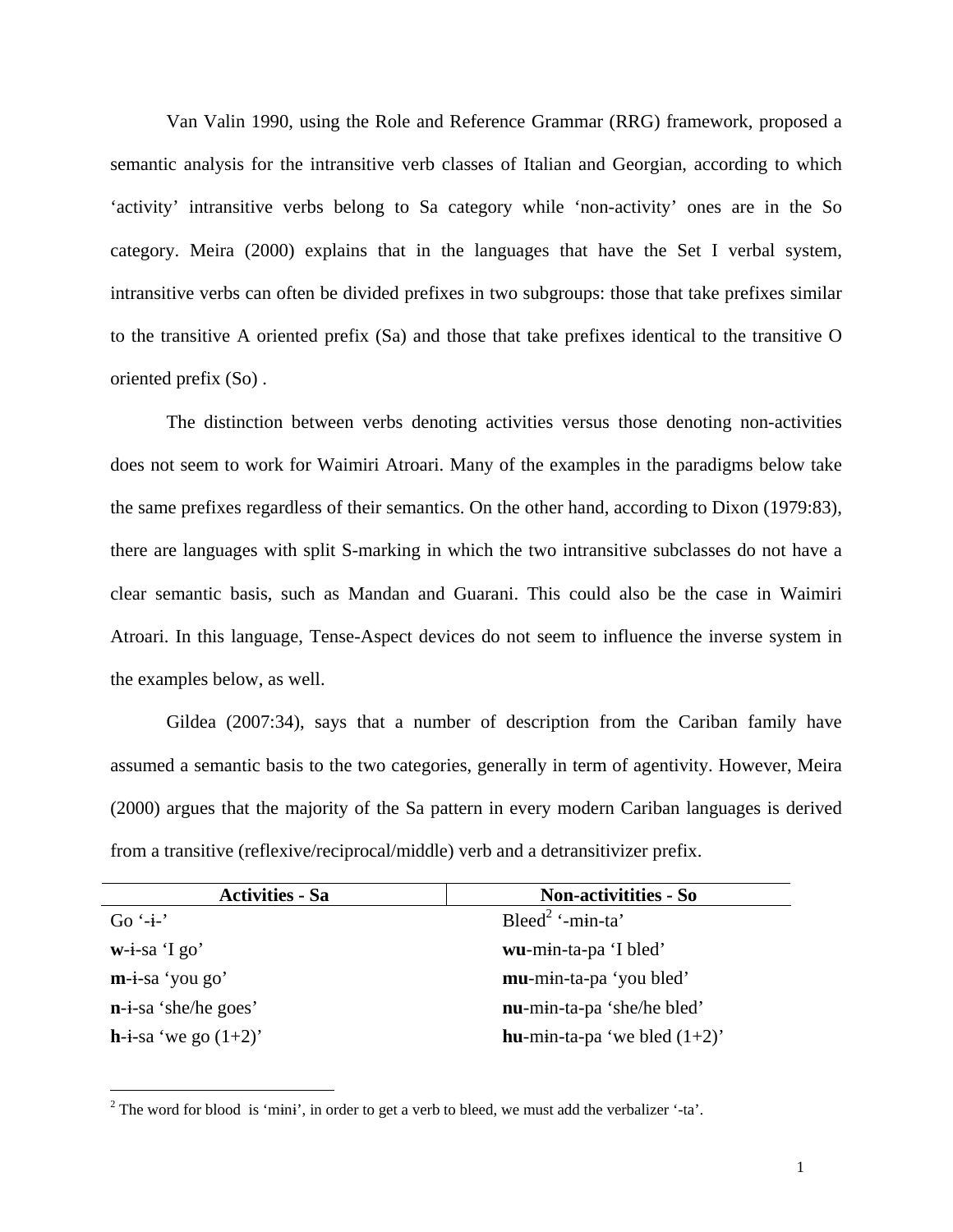$\mathbf{n}$ -i-sa 'we go (1+3) **nu**-min-ta-pa 'we bled (1+3) Shout '-kita-' Know '-pi-' **aa**=kita-ki 'I shouted' **h**i-pi-sa 'I know' **m**i-kita-k 'you shouted' **m**i-pi-sa 'you know' **n**i-kita-ki 'she/he shouted' **n**i-pi-sa 'she/he knows.' **h**i-kita-ki 'we shouted'  $(1+2)$  **h**i-pi-sa 'we know'  $(1+2)$  $\mathbf{n}$ **-**kita-k ive shouted' (1+3)  $\mathbf{n}$ **-p**i-sa 'we know (1+3) Jump '-tahkwa-' Die '-rm-' **wu**-tahkwa-ki 'I jumped' **wi-**rimi-tape 'I will die' **m**i-tahkwa-k 'you jumped.' **mi-**rimi-tape 'you will die' **n**i-tahkwa-ki 'she/he jumped.' **n**i-rimi-tape 'she/he will die' **h**i-tahkwa-k 'we jumped  $(1+2)$ ' **h**i-rimi-tape 'we will die'  $(1+2)$  $\mathbf{n}$ **i**-tahkwa-k i'we jumped (1+3)  $\mathbf{n}$ **i**-rimi-tape 'we will die' (1+3) Descend '-ooti-' Dream '-inin-' **w**-ooti-pian if descended' **w**-inini-pa 'I dreamed' **m**-ooti-piani 'you descended' **m**-inini-pa 'you dreamed' **n**-ooti-pian ishe/he descended' **n**-inin-pa 'she/he dreamed' **h**-ooti-piani 'we descended'(1+2) **h**-inini-pa 'we dreamed' (1+2)  $\mathbf{n}$ -ooti-pian i'we descended'(1+3)  $\mathbf{n}$ -inini-pa we dreamed' (1+3)

 Gildea (1998:91) argues that the main clause system in Waimiri Atroari is the modern reflex of a reconstructible inverse split-s system in Proto-Cariban. The actual Waimiri Atroari system has become more nominative like through the loss of some So forms.

## **3**. **The Ditransitive Construction**

 In Waimiri Atroari ditransitive construction, as demonstrated in the table 05 below, I confront a problem: of assuming that the recipient must become the direct object. Observe that when the indirect object is a first, second or first plural exclusive, it is the dative that receives the O prefixes (provided on table 02 above) instead of the verb. In fact, I think that the recipient in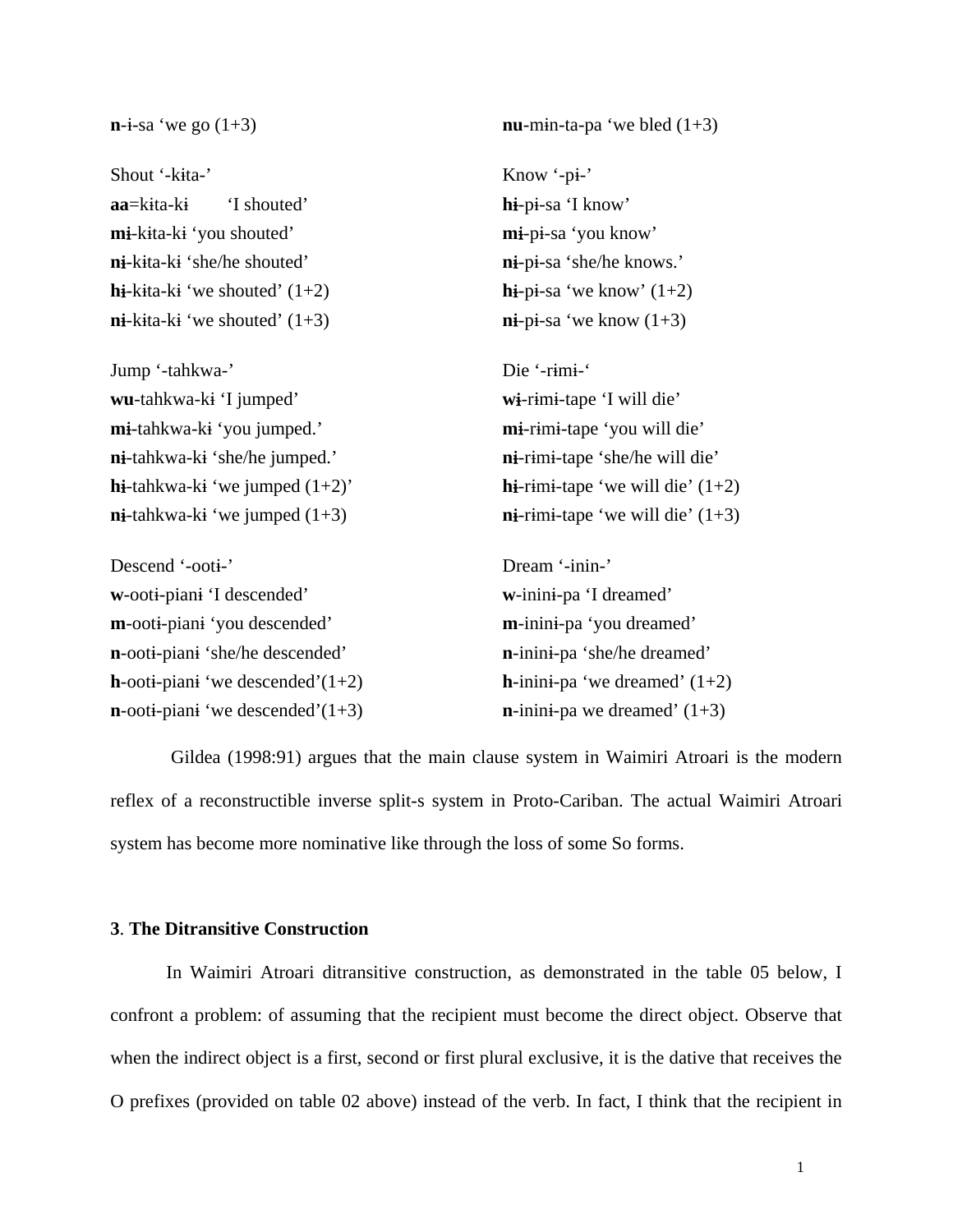Waimiri is a core argument, but it would be necessary to refine my analysis. According to Gildea (personal communication), we can notice that the recipient is marked by the dative postposition that receives the same Set II prefixes as the postposition or noun across the family. In the Cariban family, the Set II prefixes mark the inverse form of transitive verbs.

Table 05: Verb Give '-ri'

| 1A3O     | Aa ram xiba hi-ri-pia ka inaka.<br>1PRO 2PARt fish 1A-give-IMD.PAST 3PRO DAT<br>'I gave fish for him/her.'                                                                                                                                                                                                                                    |
|----------|-----------------------------------------------------------------------------------------------------------------------------------------------------------------------------------------------------------------------------------------------------------------------------------------------------------------------------------------------|
| 2A3O     | Amira ram xiba mi-ri-pia<br>mikika inaka.<br>2PRO 2PART fish 2A-give-IMD.PAST 3PRO<br>DAT<br>$\alpha$<br>Amira ram ka inaka xiba<br>mi-ri-pia.<br>2PART 3PRO DAT fish<br>2S-give-IMD.PAST<br>2PRO<br>'You gave fish to him.'<br>*Observe that the Dative can occur in the end of the sentence, but also in other position in the<br>sentence. |
| 3A3O     | Mikika<br>xiba<br>mikika<br>inaka.<br>i-ri-pia<br>fish REL-give-IMD.PAST 3PRO<br>3pro<br>DAT<br>'She/he gave fish for him'                                                                                                                                                                                                                    |
| $1+2A3O$ | Kika<br>ram ka inaka xiba<br>$h\mathbf{i}$ -ri-pia.<br>1+2PRO 2PART 3PRO DAT fish 1+2A-give-IMD.PAST<br>$\alpha$<br>Kika<br>xiba<br>hi-ri-pia<br>mikika inaka.<br>1+2PRO fish 1+2A-give-IMD.PAST 3PRO DAT<br>'We gave fish for him.'                                                                                                          |
| 3A1O     | Biba xiba i-ri-pia<br>aa-inaka.<br>fish REL-give-IMD.PAST 1O-DAT<br>3 <sub>PRO</sub><br><b>or</b><br>Ka<br>ram <b>aa</b> -inaka xiba i-ry-pia.<br>3pro 2part 1O-Dat<br>fish Rel-give-imd.past<br>'She/he gave fish to me.'                                                                                                                    |
| 3A2O     | Ka<br>ram <b>a</b> -inaka<br>xiba<br>i-ri-pia.<br>3PRO 2PART 20-DAT fish REL-give-IMD.PAST                                                                                                                                                                                                                                                    |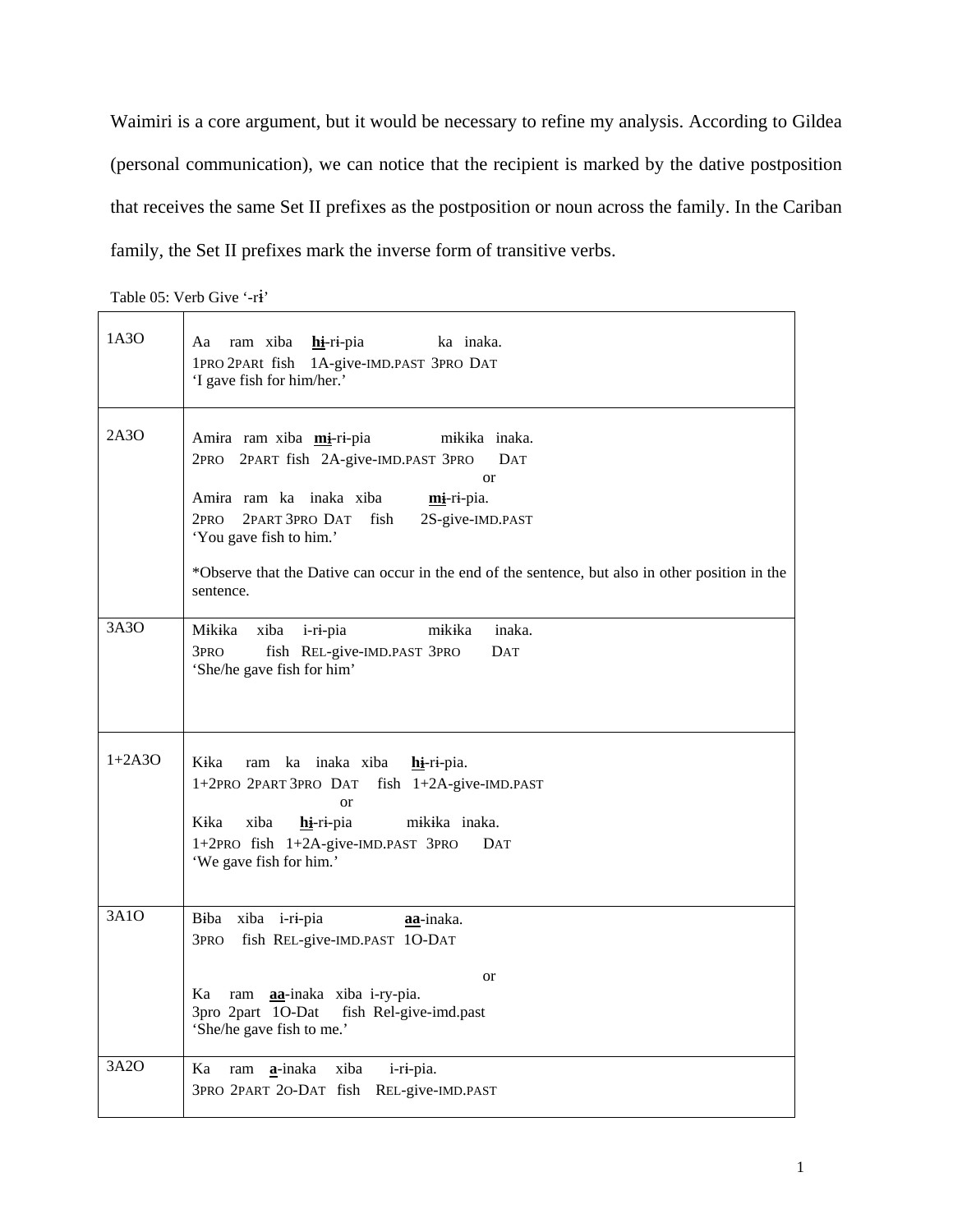|          | or                                                                                                                                        |
|----------|-------------------------------------------------------------------------------------------------------------------------------------------|
|          | Biba xiba i-ri-pia<br>a-inaka.                                                                                                            |
|          | 3PRO fish REL-give-IMD.PAST 2-DAT<br>'She/he gave fish to you.'                                                                           |
| $3A1+3O$ | ram <b>a'</b> -inaka xiba i-ri-pia.<br>Ka                                                                                                 |
|          | 3PRO 2PART 1+3O-DAT fish REL-give-IMD.PAST<br>'She/he gave fish for us.'                                                                  |
| 1A2O     | hi-ri-pia.<br>ram xiba <b>a</b> -inaka<br>Aa<br>1PRO 2PART fish 2O-DAT 1A-give-IMD.PAST<br>'I gave fish for you.'                         |
| 2A1O     | ram <b>aa</b> -inaka xiba <b>mi</b> -ri-pia.<br>Am <del>i</del> ra<br>2PART 1-DAT fish 2A-give-IMD.PAST<br>2PRO<br>'You gave fish for me' |

Interestingly in table 04, we can note that in the last two examples 1A2O and 2A1O, the dative is marked with the object mark, but the verbs are marked with the subject mark. Moreover, the examples also demonstrate that some nominal expressions, such as *xiba* 'fish' and the person who receives the fish do not need to have a fixed order. The dative, as well, does not have a fixed order, this made me rethink the idea that the dative could be a core argument. In fact, I think that the recipient in Waimiri is not a core argument, but it would be necessary to refine my analysis. Other aspects observed are that Waimiri Atroari requires an external argument acting as subject; we cannot omit any of these subjects given in the examples above.

Jelinek (1984), in her article 'Empty categories, case, and configurationality', explains that there is a distinction between pronominal clitics and nominal expressions where independent pronouns are included. According to her, nominal expressions can be considered adjuncts with non-argumental function, in this sense nominal expressions, as adjuncts do not need to have fixed order. I wonder whether this is true for Waimiri Atroari inasmuch as we can note in the examples that the subject has a fixed order and an argumental function. This aspect will be considered as a remaining issue.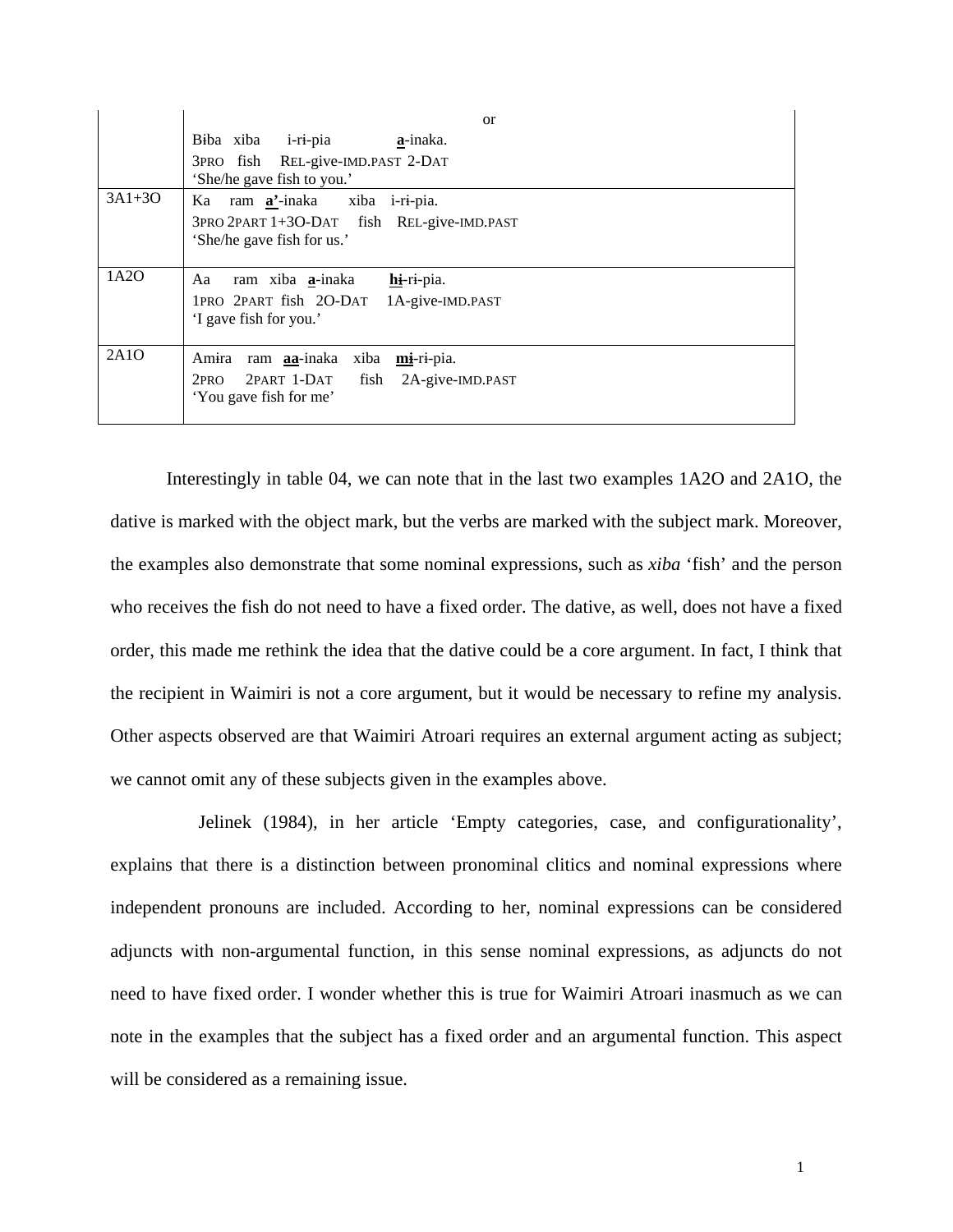#### **4. The Agentivity Particle**

Interestingly, Waimiri Atroari has a particle *ia* that tells what argument is the participant that performs the action in the sentence. In the examples below, we can observe that this particle occurs in different kind of sentences and it is not necessarily related to causative construction. It can appear when it is necessary to identify the CAUSEE as the agent of the structure (see example 18), but it is not obligatory. As we can observe also it appears after nouns or pronouns.

(15) Ipaikipa naminja *ia* t-iika-hkipa wikir-eme ni-tam-pia. After dog AGT.PART REFL-bite-after man-DEV 3S-cry-IMD.PAST "After the dog bit the man, he cried.'

- (16) naminja *ia* aa=ika-hkipa kara wi-tam-pia. dog AGT.PART 1O-bite-after 1PRO 1S-cry-IMD.PAST "When the dog bit me, I cried."
- $(17)$  naminja *ia*  $a = ika-hkipa$  mi-tam-pia. dog AGT.PART 2O-bite-after 2S-cry-IMD.PAST "When the dog bit you, you cried."
- (18) aa *ia* a=ika-hkipa ka mi-tam-pia. 1PRO AGT.PART 1O-bite-after EVID 2S-cry-IMD.PAST "When I bit you, you cried."
- (19) k-eme *ia* aa=ika-hkpa ka k-eme n-tam-pia. 3PRO-DEV AGT.PART 1O-bite-after EVID 3PRO-DEV 3S-cry-IMD.PAST "He cried when he bit me."
- (20) aa ram Kaina *ia* kiriwu h-ini-pi-pia. 1PRO 2PART Kaina AGT.PART snake 1S-see-CAUS-IMD.PAST " I made Kaina see the snake."
- (21) ka ram aa-mama *ia* sanja iahkwa ini-pian. 3PRO 2PART 1POS-mother AGT.PART manioc flour make see-REC.PAST "He saw my mother make manioc flour."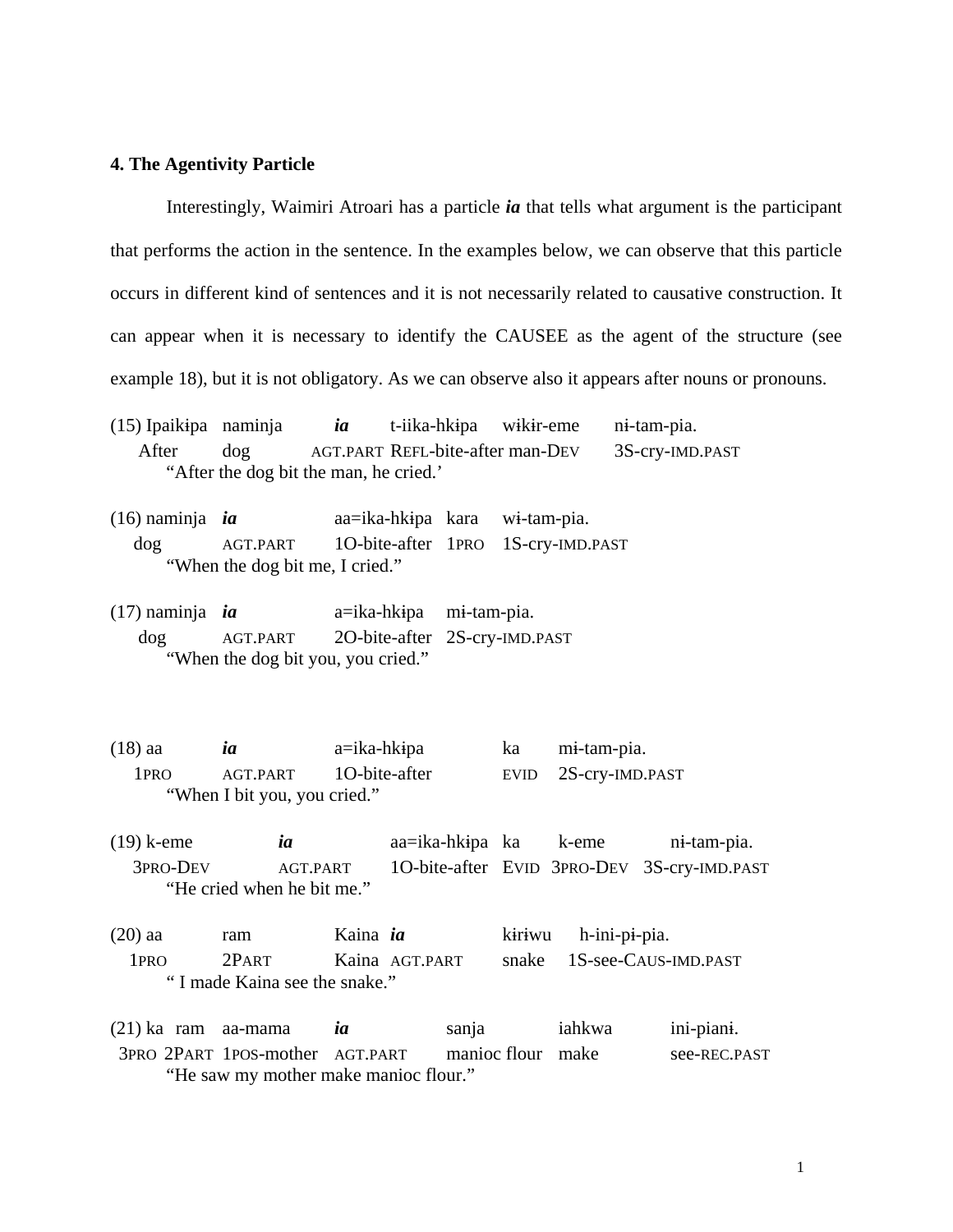(22) aa ram witi pis-ani itxi ta kiriwu huwa **ia** aa=iika-paiki. 1PRO 2PART meat look for-T/ASP jungle LOC snake ? AGT.PART 1O-bite-after I was hunting when the snake bit me."

 According to Gildea (1998) and Meira (1999), there is in the Carib family a postposition *ya* (in the Proto-Carib wiya) that marks different kinds of participants: directionals, datives, causees, ergative and agent markers. Meira (1999:512) explains that the various kinds of participants that *ya* marks do seems to show some 'commom semantic threads'- they are all human or sentient. In Tiriyó, language described by Meira, we can observe in examples (23, 24, and 25) below that the distinction is not always clear.

- (23) pahko **ya** wit-te-e. 1:father Dir 1Sa-go:prs.Ipf-Cty "I am going to my father's (house,village)."
- (24) maja wi-ri-po ii-**ya**. knife 1A-make-Caus:Prs.Prf 3-Causee "I had him make a knife."

(25) pireu w-ekarama-po Asehpe**ya** Simetu **ya**. arrow 1A-give-Caus:Prs.Prf Asehpe Causee/Dat? Simetu Causee/Dat? "I made Asehpe give the arrow to Simetu"~ "I made Simetu give the arrow to Asehpe."

 Gildea (1998:121) claims that "the Cariban system of nominalization is ergatively organized, with the sole genitive relationship to the nominalized verb being claimed by the verb's notional absolutive argument (S and O), and the notional ergative argument (A) being therefore forced into oblique status". According to him, in the northern Full Set II dominant languages, such as Makuxi and Kapón, the goal/dative function of this morpheme has been lost, leaving only the ergative agent-marking function. (Look at examples 26 and 27).

| Makuxi-(26) [t-ekkari | $areti'ka-sa'-tiu-va]$                       | vai | aw-enna'po-'pi. |
|-----------------------|----------------------------------------------|-----|-----------------|
| 3.Refl-food           | finish-Nomlzr-3Refl-ERG                      | at  | 3-return-TAM    |
|                       | "When he finished his food, he returned." or |     |                 |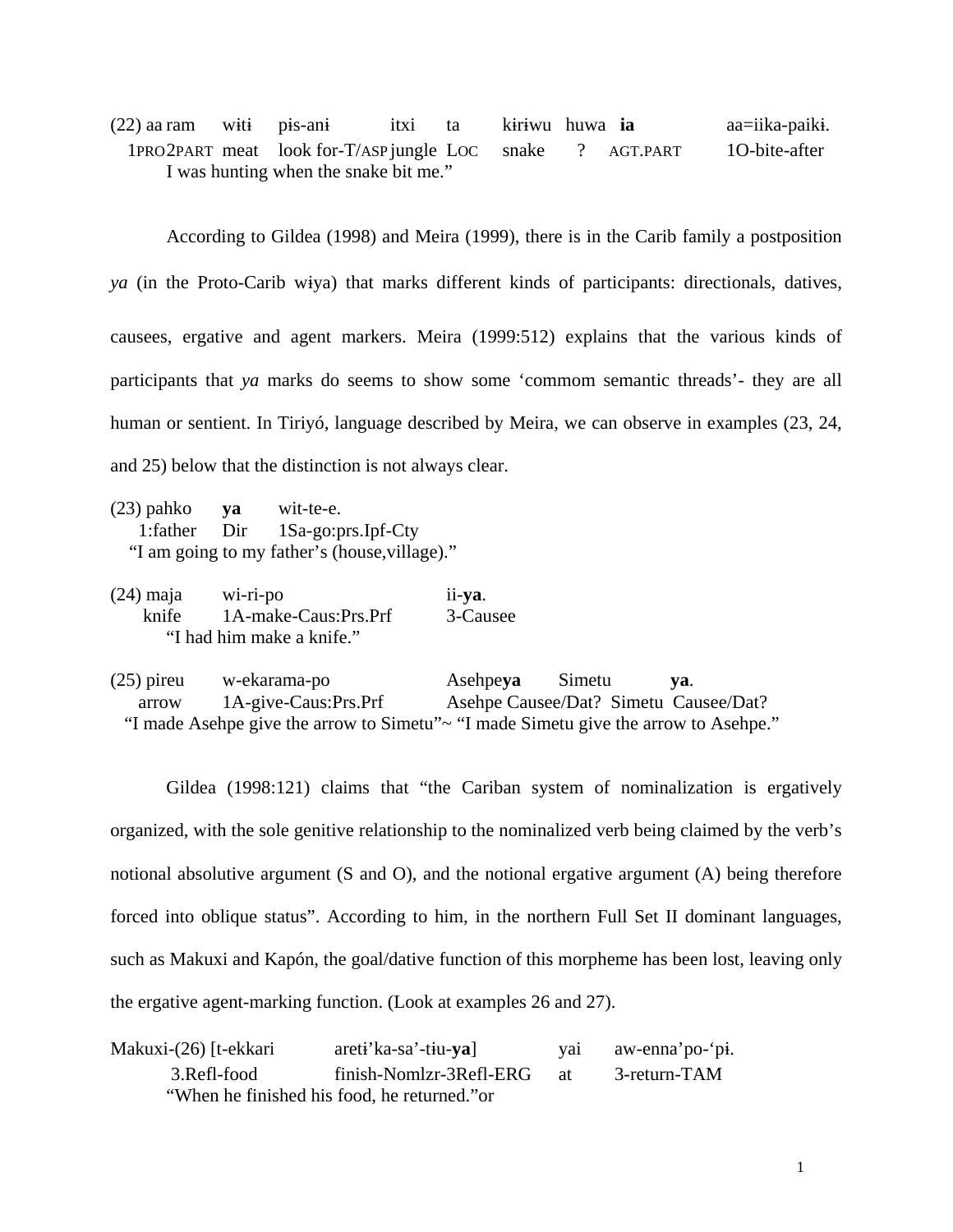(lit. 'at the finishing of his food by himself he returned').

| Kapon-(27) [makonaiama | y-akwar-ri ota-∅]                      |                              | eyne-pu | $\oslash$ -va |
|------------------------|----------------------------------------|------------------------------|---------|---------------|
| god                    |                                        | Rel-spirit-Psn descend-Nmlzr | see-TAM | 3-ERG         |
|                        | "He saw the spirit of God descending." |                              |         |               |

 As we can observe in the Waimiri Atroari examples (15-22) above, the morpheme *ia* does not mark datives and directionals. It clearly marks agents and causees. In two clauses with two different actor *ia* appears after the actor who denotes more agentivity.

 Another interesting aspect of the particle *ia* that can be a topic for further research is related to the notion of agency. According to Mithun (1991:516), the prototypical agent is considered the 'participant which performs, instigates, or controls the situation denoted by the predicate'. In this sense, this assumption seems to demonstrate that agentiveness as performance/instigation, and control/volitionality is not perfectly adequate for Waimiri Atroari.

 The notion of semantic agency is a complex on, as explored in Foley &Van Valin 1984. DeLancey 1985, and among many others. Foley &Van Valin (1984:29) characterize their general category 'actor' as 'the participant which performs, effects, instigates, or controls the situation denoted by the predicate', features shared by prototypical agents. They characterize their general category 'undergoer' as 'the participant which does not perform, initiate, or control any situation but rather is affected by it some way', features shared by prototypical patients.

 In Waimiri Atroari, as demonstrated in examples (18) and (19) above, there are a participant that instigate and control the action and another that perform the action. The participant that perform or do the action will be followed by the *ia* particle. Interestingly, the participants who will perform the action not necessarily have volition or control the situation. Agentivity is the primary semantic factor that distinguishes A from O, the semantic features from it seems to play no role in the selection of case marker in Waimiri Atroari.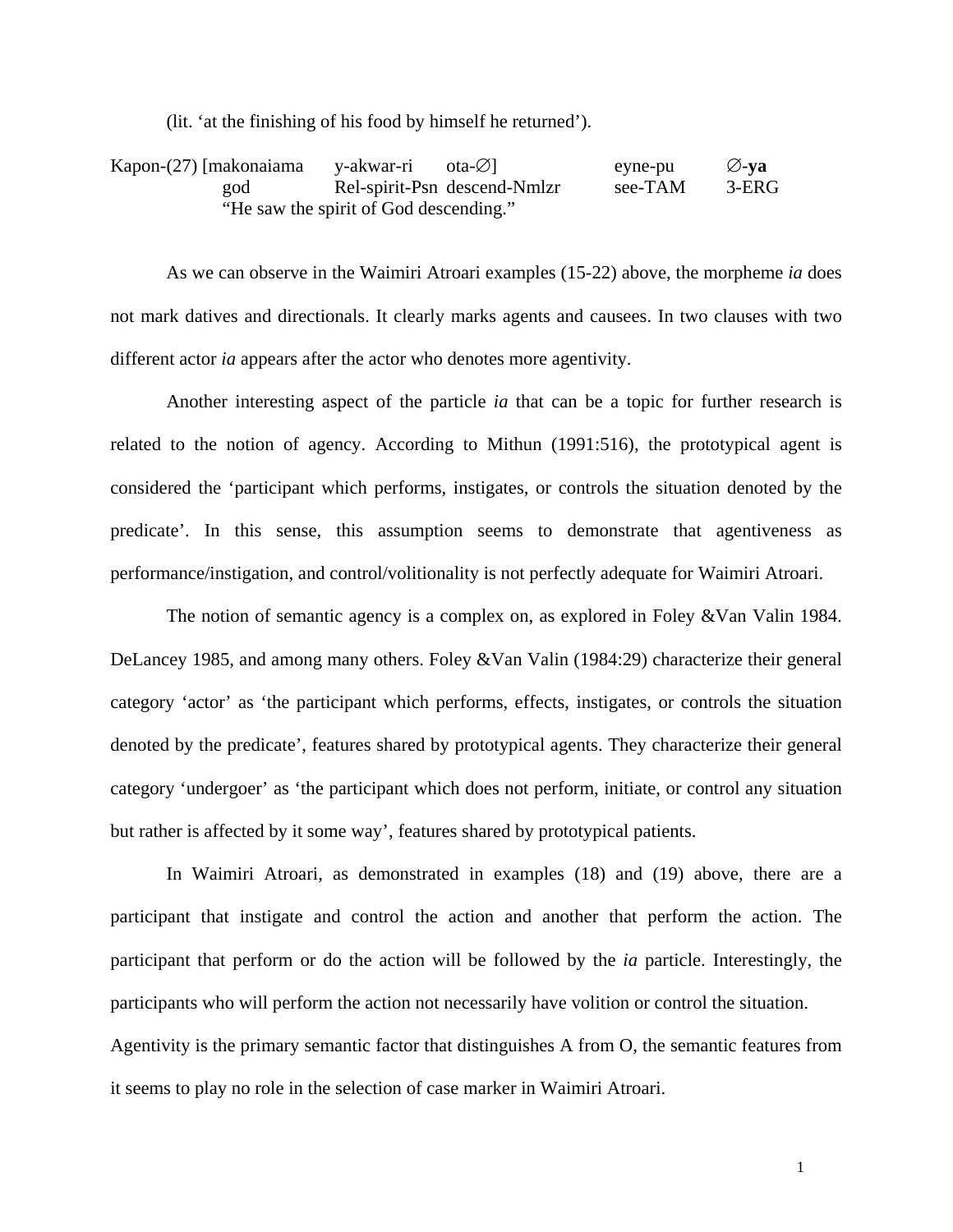#### **5. The Valuative and Devaluative Morphemes**

In Waimiri Atroari nouns (animate or inanimate), pronouns, and adjectives can take two kinds of morphemes that indicate whether a thing is good to be used and is new, or a person is alive- taking the Valuative  $-e<sup>i</sup>$  *me*; or the thing is old, used or is dead- taking the Devaluative*eme.* 

These morphemes can occur with subjects of intransitive and transitive verbs, examples (29) and (30), and objects of transitive verbs. I haven't seen a situation in which both of them occur in the same sentence. Maybe because only one is necessary inasmuch as they are not necessary to disambiguate the sentence. Moreover,-e'me and –eme are not obligatory, and the Valuative occurs less than the devaluative morpheme.

- (28) aa ram naminja ia k-**eme** iika h-ini-pia. 1PRO 2PARt dog AGT.PART 3PRO-DEV bite 1S-see-IMD.PAST "I saw the dog bite him."
- (29) wikir-**eme** wu-piani ram timere. man-DEV kill-REC.PAST 2PART jaguar "The jaguar killed the man."
- (30) wikir-**eme** ni-damem-pa. man-DEV 3S-die-REM.PAST "The man died."
- (31) Pana Mateus imeses-**eme** wu-piani wiwe ke. yesterday Mateus bat-DEV kill-REC.PAST wood INSTR "Yesterday Mateus killed the bat with the wood."
- (32) aa wo'nj-**e'me** h-aminjaki-piani a=wenpa-tipa tre'me tiruwa kapri piki.<sup>3</sup> 1PRO clay-VAL 1S-permit/let-REC.PAST 2O-learn-? PART pan make how "I permitted you to tamper in the clay to learn how to make a ceramic pan."
- (33) aa-pap-**e'me** sehe. 1POS-father-VAL tall "My father is tall." (He is alive)

 $\overline{a}$ 

 $3$  In this sentence, the valuative morpheme is marked in the word clay, to indicate that this is a good clay to make ceramic pan.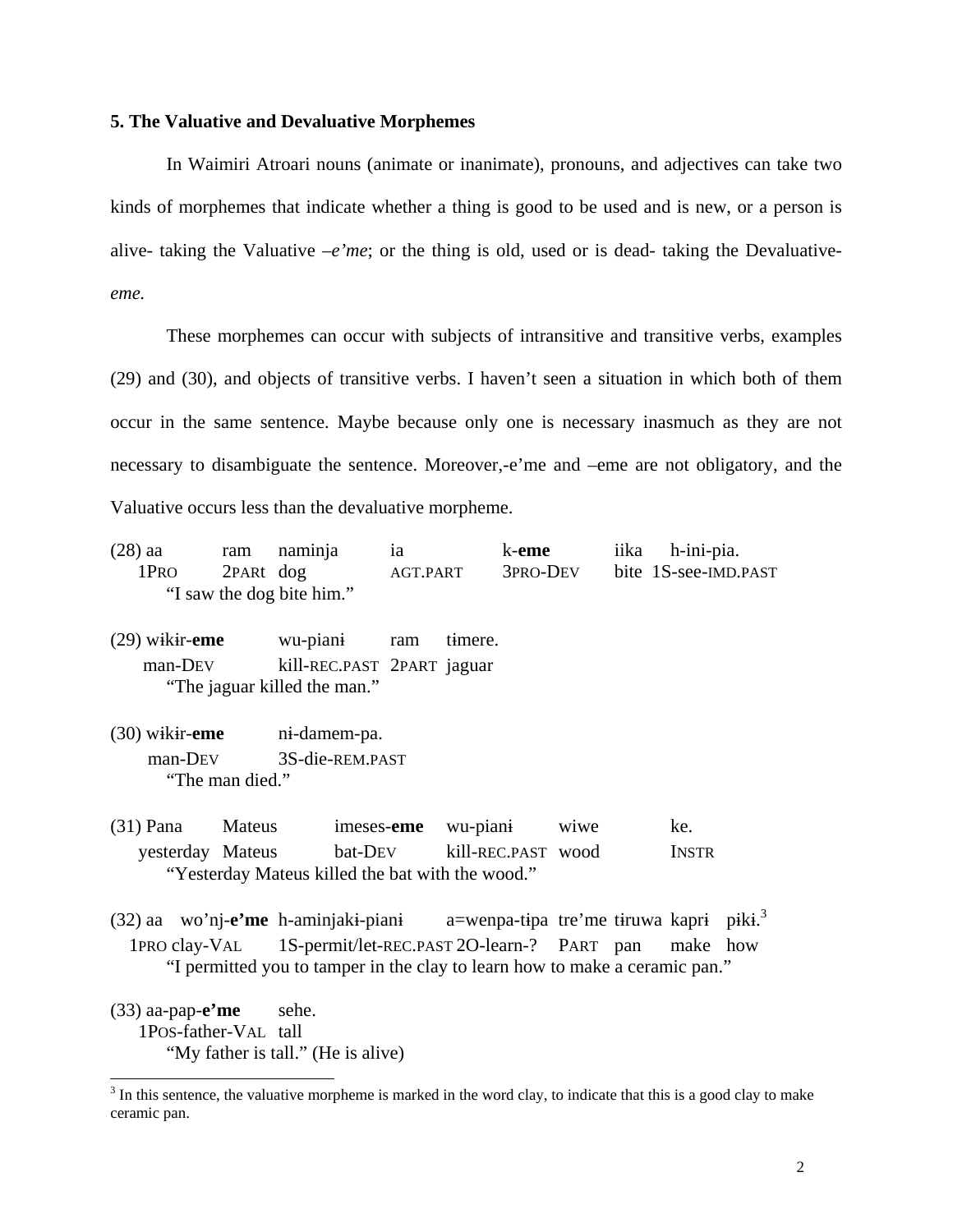Behaving in this way, I wonder whether I can use these morphemes as semantic cases marking that appears in nouns. Particularly, I believe that I cannot use them as case-marking for two reasons: The first reason is related to the Gildea's explanation that A and O nominals are not case marked in the Set I system. The second reason is speculative, but I suppose that if these two morphemes could be used as case marking, the valuative -*e'me* would appear more that the devaluative –*eme*, inasmuch as the valuative would mark the ergative A. However, although both of them are not obligatory, the devaluative occurs more in the sentences. Moreover, as can be observed, both S/A can take these morphemes, is not just S/O or just A; therefore, I think I cannot use them as indication of ergativity, as well.

#### **6.Conclusion**

Ergativity is a system or pattern of casemarking which casemarks A as ERG and S/O as ABS (Blake 2001). According to Gildea (1998:18-19), the primary identifying characteristics of the ergative verbal system (set II) in some Cariban languages are an absolutive personal prefixes, ergative personal suffixes, ergative case marking on the A nominal, and ergative organized word. Waimii Atroari does not show any feature of the Set II system It does not treat the S and the O in the same manner and it does not receive any mark on the A nominal.

Waimiri Atroari follows the Inverse Split system-S observed by Gildea (1998). However, as he claims the actual system has become more nominative-accusative like due the loss of the So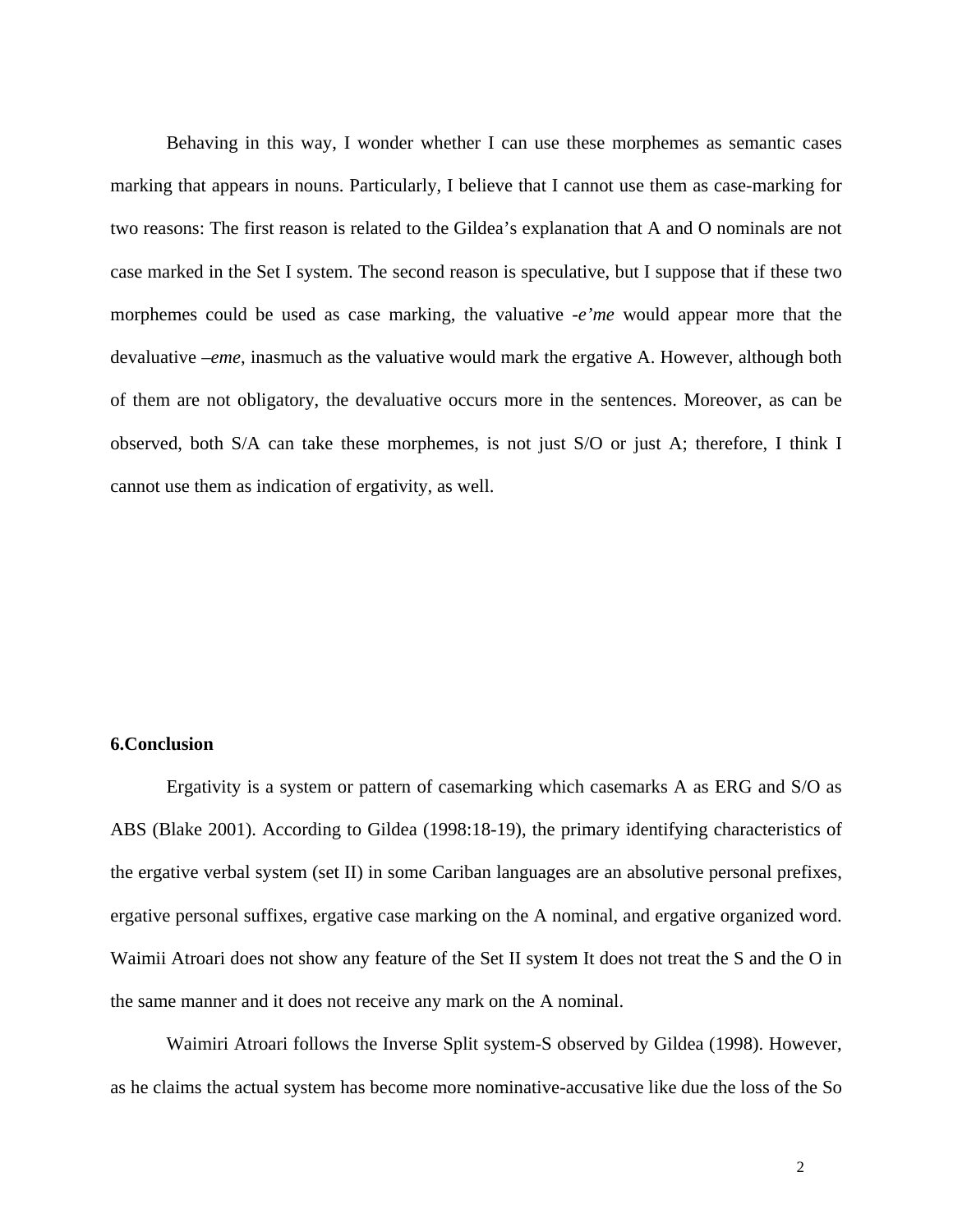forms. It is observed that the inverse prefixes are in transition. The selection of the prefixes in intransitive verbs is not conditioned by tense or aspect where the ergative is always found in either past tense or perfect tense (Dixon 1979:95).

 In Waimiri Atroari language, first, second, and first plural inclusive and exclusive person are ranked higher than third person. However, when second person acts on first or first acts on second, it was observed that in some cases we have subject agreement, while others show object agreement. Therefore, subject and object marking must follow this hierarchy: 1=2,1+2/1+3>3. Although we have observed that full internal pronouns as object were not obligatory; this is not true for the external arguments. A remaining issue that needs to be observed with more details is the behavior of the ditransitive verbs in order to understand better the role of the indirect object. Clearly, the dative does not function as a core argument. As pointed out by Gildea (personal communication) nobody has done yet a comparative treatment of the ditransitive construction.

# **Abbreviation**

| AGT.PART        | Agentivity particle      |
|-----------------|--------------------------|
| CAUS            | Causative                |
| DAT             | Dative                   |
| Dev             | Devaluative              |
| Dir             | Directional              |
| Evid            | Evidential               |
| <b>INSTR</b>    | Instrumental             |
| 2PART           | Second position particle |
| <b>IMD.PAST</b> | Immediate past           |
| NOMLZ           | Nominalizer              |
| REC.PAST        | Recent past              |
| Refl.           | Reflexive                |
| <b>REM.PAST</b> | Remot past               |
| Per             | Perfective               |
| Pro             | Pronoun                  |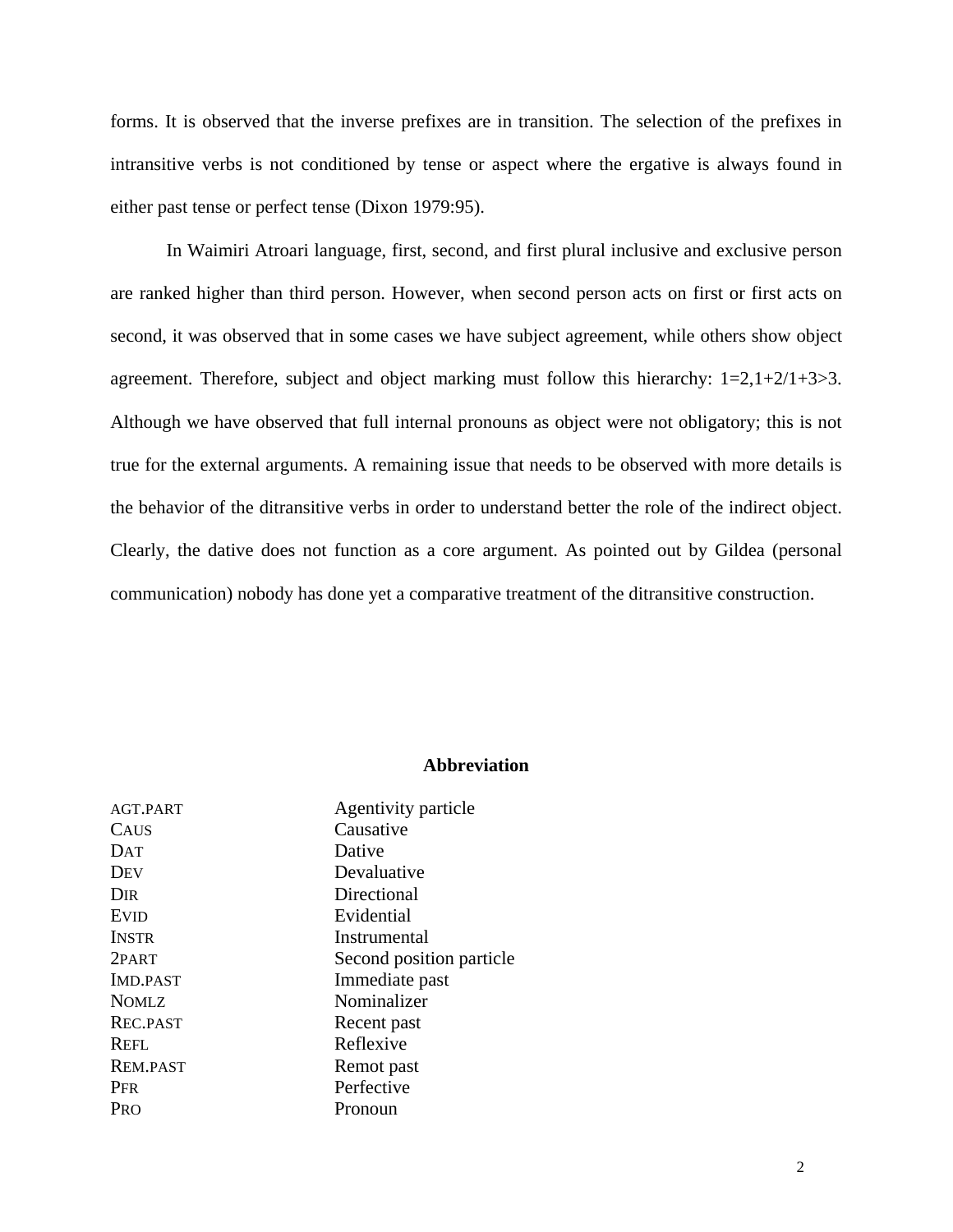| Present                          |
|----------------------------------|
| Subject                          |
| <b>Speech Act Participants</b>   |
| Object                           |
| Tense/aspect/mood                |
| Tense/aspect                     |
| Valuative                        |
| Verbalizer                       |
| First person singular            |
| Second person singular or plural |
| Third person singular or plural  |
| First person dual inclusive      |
| First person plural exclusive    |
|                                  |

## **References**

Blake, Barry. 2001. *Case.* Cambridge: Cambridge University Press.

\_\_\_\_\_. 1996/1998. Fieldwork notes. Waimiri Atroari Reservation.

- DeLancey, Scott. 1985. On Active Typology and Nature of Agentivity. *Relational Typo logy*, ed. by Frans Plank, 47-60. Berlin:Mouton.
- Derbyshire, Desmond C. 1985. *Hixkaryana and Linguistic Typology*. Texas: Summer Institute of Linguistics and University of Texas.

Dixon, R.M.W. 1979. Ergativity. In *Language* 55.59-138.

- Falk, Yehuda. 1997. Case Typology and Case Theory. Ms. downloadable from: myfalk@ mscc.huji.ac.il
- Foley, William A., and Robert D. Van Valin, Jr. 1984. *Functional and Universal Gram mar*. Cambridge: Cambridge University Press.

Gildea, Spike. 2007. Linguistic studies in the Cariban family. Handbook of South America, ed. by Lyle Campbell and Verónica Grondona. Berlin: Mouton de Gruyter.

\_\_\_\_\_\_. 1998. *On Reconstructing Grammar: Comparative Cariban Morphosyntax*. Oxford Studies in Anthropological Linguistics, vol. 18, Oxford: Oxford Press.

Bruno, Ana Carla. 2003. *Waimiri Atroari Grammar: Some Phonological, Morphological, and Syntatic Aspects*. PhD Dissertation. Tucson: University of Arizona.

\_\_\_\_\_. 1995. *Person Subject and Object Marking in Waimiri Atroari*. Paper Presented at the Linguistic Institute, July, Albuquerque New Mexico.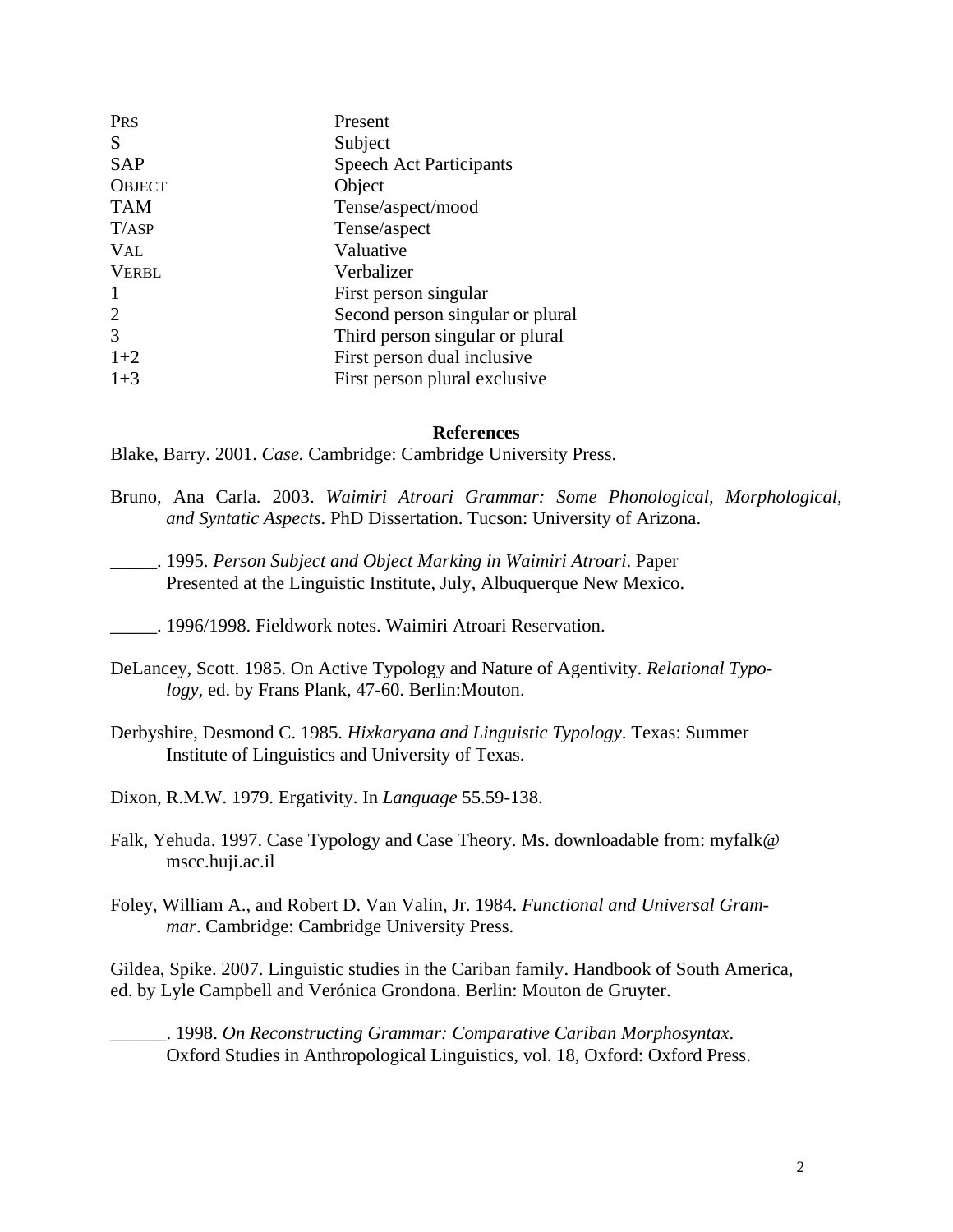- Halpern, Aaron and Zwicky, Arnold. 1996. *Approaching second: second position clitics and related phenomena*. Stanford: CSLI Publications.
- Hoff, Berend J. 1978. The Relative Order of the Carib Finite Verb and Its Nominal Depedents. *Studies on Fronting*. Ed. Frank Jansen, pp 11-27. Dordrecht, Netherlands: Foris.
- Jelinek, Eloise. 1984. Empty Categories, Case, and Non-configurationality. In *Natural Language and Linguistic Theory* 2:39-76.

Klaiman, Mimi. 1992.Inverse Languages. In *Lingua* 88. 227-61

Meira, Sérgio, Spike Gildea, and Berend Hoff. 2007. On the Origin of Ablaut in the Cariban family. ms.

\_\_\_\_\_\_. 2000. The accidental intransitive split in the Cariban family. *Reconstructing Grammar: Comparative Linguistics and Grammaticalization Theory. Typological Studies in Language,* v. 43., ed. by Spike Gildea, pp. 201-230.Amsterdam/Philadelphia: John Benjamins

\_\_\_\_\_\_. 1999. *A Grammar of Tiriyó*. PHd Thesis: Rice University.

- Mithun, Marianne. 1991. Active/agentive case marking and its motivations*.* In *Language* 67: 510-546.
- Rodrigues, Aryon. 1994. Grammatical affinities among Tupi, Carib, and Macro-je. Un published manuscript, Universidade de Brasilia.
- Wunderlich, Dieter and Lakamper, Renate. 2001. On the Interaction of Structural and Semantic Case. In *Lingua*,V.111:277-418.
- Van Valin, Robert D., Jr. 1990. Semantic Parameters of Split Intransitivity. In *Language*  66, 221-260.

# **APPENDIX**

| Table 05: Verb Threw up '-wenta-' |                                               |  |
|-----------------------------------|-----------------------------------------------|--|
| 1A3O                              | Aa ram ka hu-wentah-pi-pia.                   |  |
|                                   | 1PRO 2PART 3PRO 1A-threw up-CAUS-IMD.PAST     |  |
|                                   | 'I made him throw up.'                        |  |
| 2A3O                              | Amira ram ka mu-wentah-pi-pia.                |  |
|                                   | 2PRO 2PART 3PRO 2A-threw up-CAUS-IMD.PAST     |  |
|                                   | 'You made him throw up.'                      |  |
| 3A3O                              | Ka ram ka $\emptyset$ -wentah-pi-pia.         |  |
|                                   | 3PRO 2PART 3PRO Ø-threw up-CAUS-IMD.PAST      |  |
|                                   | 'She/he made him throw up.'                   |  |
| $1+2A3O$                          | Kika ram ka hu-wentah-pi-pia.                 |  |
|                                   | 1+2PRO 2PART 3PRO 1+2A-threw up-CAUS-IMD.PAST |  |
|                                   |                                               |  |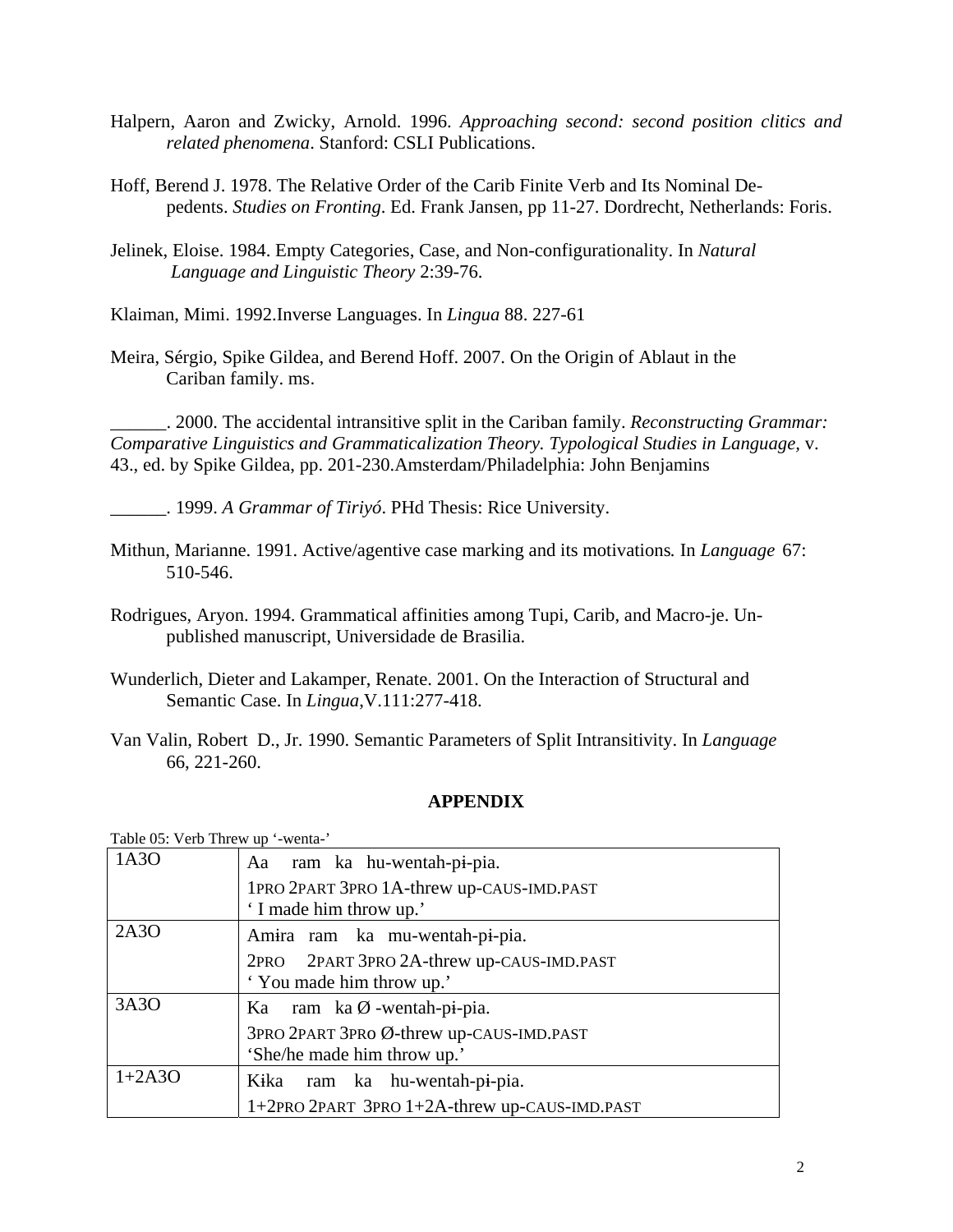|      | 'We made him throw up.'              |
|------|--------------------------------------|
| 3A2O | Ka ram a-wentah-pi-pia.              |
|      | 3PRO 2PART 2O-threw up-CAUS-IMD.PAST |
|      | ' She/he made you throw up.'         |
| 1A2O | Aa ram ku-wentah-pi-pia.             |
|      | 1PRO 2PART 2O-threw up-CAUS-IMD.PAST |
|      | 'I made you throw up.'               |

Table 06: Verb rest '-irima-'

| 1A3O | Aa ram ka h-irima-pi-piani.<br>1PRO 2PART 3PRO 1A-rest-CAUS-REC.PAST<br>'I made him/her rest.'                           |
|------|--------------------------------------------------------------------------------------------------------------------------|
| 2A3O | Amira<br>ram ka<br>m-irima-pi-piani.<br>2PART 3PRO 2A-rest-CAUS-REC.PAST<br>2 <sub>PRO</sub><br>'You made him/her rest.' |
| 3A3O | Ka ram ka Ø-irima-pi-piani.<br>3PRO 2PART 3PRO Ø-rest-CAUS-REC.PAST<br>'She/he made him rest.'                           |
| 3A2O | Ka ram a-irima-pi-piani.<br>3PRO 2PART 2O-rest-CAUS-REC.PAST<br>'She/he made you rest.'                                  |
| 1A2O | k-irima-pi-piani.'<br>ram<br>Aa<br>1PRO 2PART 2O-rest-CAUS-REC.PAST<br>I made you rest.                                  |

Table 07: Verb –wenta- 'throw up'

| 1sg        | wen-ta-pa<br>Aa                             |
|------------|---------------------------------------------|
|            | vomit-VERBL-REM.PAST<br>1 <sub>PRO</sub>    |
|            | 'I threw up.'                               |
| 2sg        | amiri<br>mu-wen-ta-pa                       |
|            | 2S-vomit-VERBL-REM.PAST<br>2PRO             |
|            | 'you threw up.'                             |
| $3sg$ /pl  | mikiki<br>nu-wen-ta-pa                      |
|            | 3S-vomit-VERBL-REM.PAST<br>3 <sub>PRO</sub> |
|            | 'he/she/they threw up'                      |
| $1+2$ incl | kiki<br>hu-wen-ta                           |
|            | 1+2PRO 1+2S-vomit-VERBL-REM.PAST            |
|            | 'we threw up.'                              |
|            |                                             |